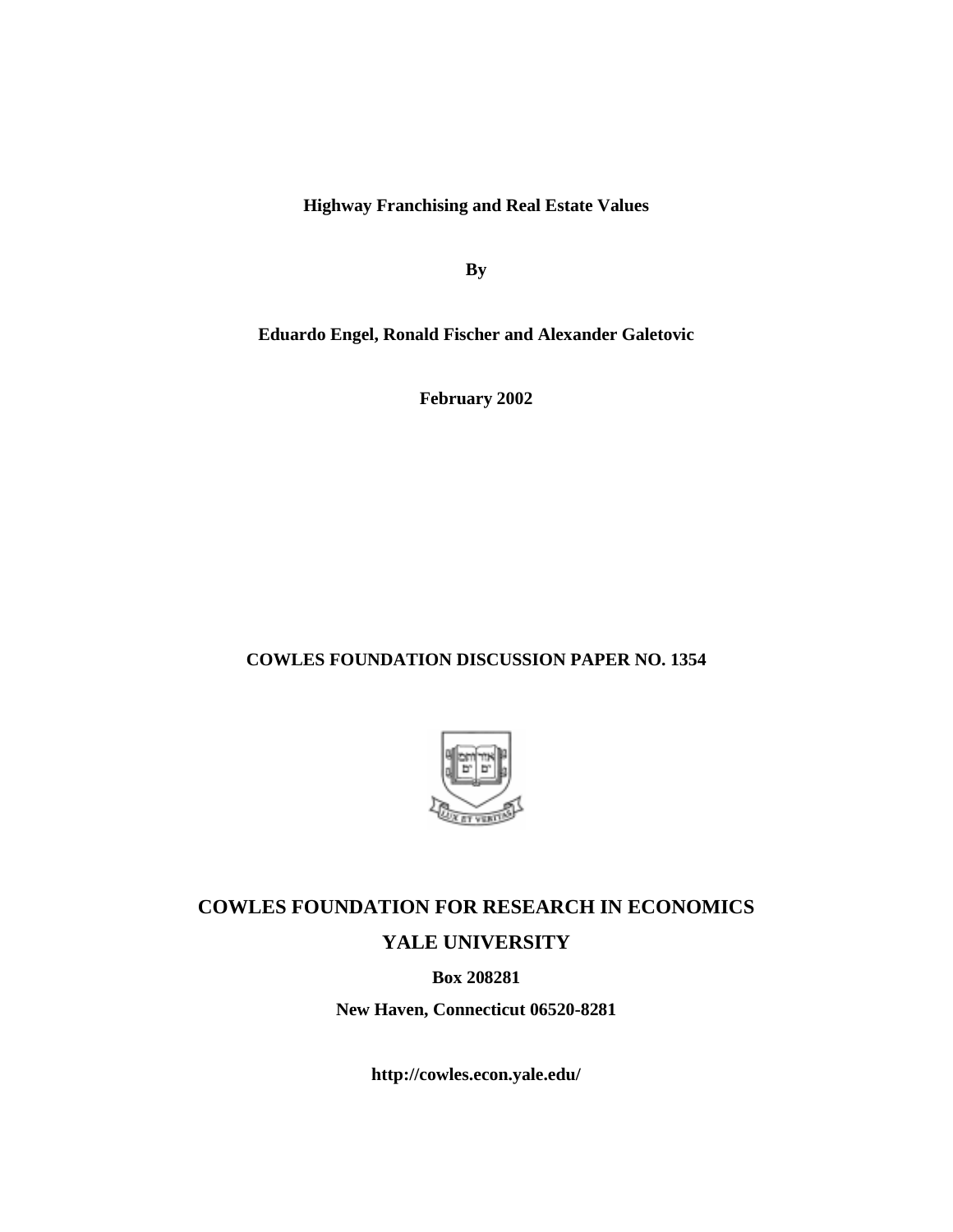# HIGHWAY FRANCHISING AND REAL ESTATE VALUES

### BY EDUARDO ENGEL, RONALD FISCHER AND ALEXANDER GALETOVIC<sup>1</sup>

February, 2002

### **Abstract**

It has become increasingly common to allocate highway franchises to the bidder that offers to charge the lowest toll. Often, building a highway increases the value of land held by a small group of developers, an effect that is more pronounced with lower tolls. We study the welfare implications of highway franchises that benefit large developers, focusing on the incentives developers have to internalize the effect of the toll they bid on the value of their land. We study how participation by developers in the auction affects equilibrium tolls and welfare. We find that large developers bid more aggressively than construction companies that own no land. As long as land ownership is sufficiently concentrated, allowing developers in the auction leads to lower tolls and higher welfare. Moreover, collusion among developers is socially desirable. We also analyze the case when the franchise holder can charge lower tolls to those buying her land ('toll discrimination'). Relative to uniform tolls, discrimination decreases welfare when land is highly concentrated, but increases welfare otherwise. Finally, we consider the welfare implications of subsidies and bonuses for proposing new highway projects.

Key words: Demsetz auctions, highway concessions, private participation in infrastructure.

JEL classification: D44, H40, H54, R42, R48.

<sup>&</sup>lt;sup>1</sup>Engel: Yale University and NBER. Address: Department of Economics, Yale University, 28 Hillhouse Ave., New Haven, CT 06511. Fischer and Galetovic: University of Chile. Address: Center for Applied Economics (CEA), Department of Industrial Engineering, University of Chile, Av. República 701, Santiago, Chile. E-mails: eduardo.engel@yale.edu, rfischer@dii.uchile.cl, agaleto@dii.uchile.cl. Financial support from Fondecyt (Grants 1980658 and 1981188) and an institutional grant to CEA from the Hewlett Foundation is gratefully acknowledged.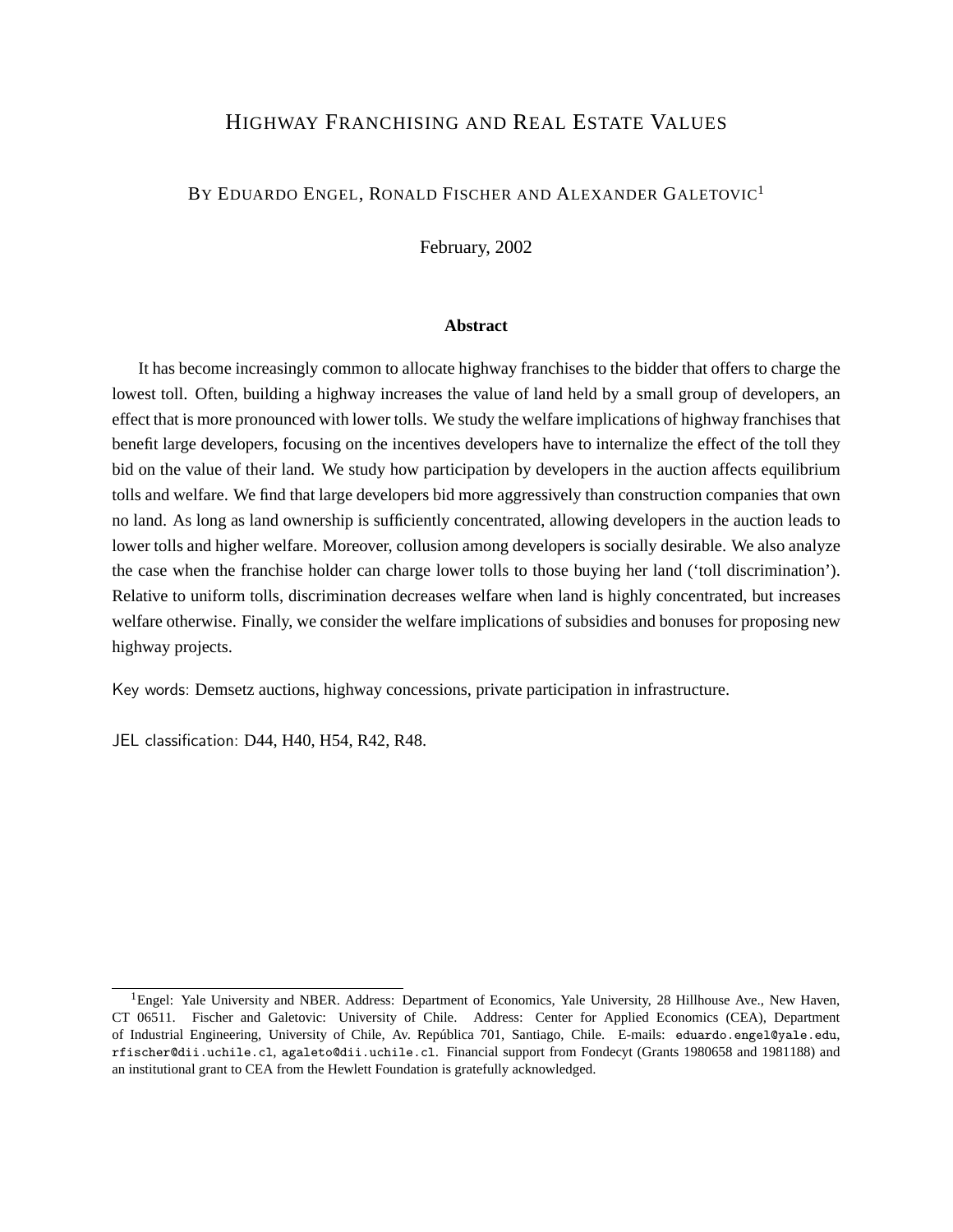## **1 Introduction and motivation**

The standard way to finance highways leading to new land developments is with general public funds, to be recovered via increased property taxes.<sup>2</sup> One problem with this approach, is that the increase in tax receipts takes place *after* the road is built (and the land developed and sold to new owners), thereby leaving ample space for opportunistic behavior by landowners and land developers. For example, they could vote down a tax increase after the road is built, or, alternatively, lobby for socially undesirable projects that collect far less taxes than suggested by the optimistic forecasts of the proponents.<sup>3</sup> Given this problem, during the last decades franchises have become an increasingly popular way of financing highways,<sup>4</sup> operating under so called build-operate-and-transfer (BOT) contracts.<sup>5</sup> These franchises are usually awarded in competitive auctions to the bidder that offers to charge the lowest toll for a pre-specified period.

In this paper we study the welfare consequences of highway franchises that benefit large land developers. In doing so we address several questions: (a) Should large landowners be allowed to participate in the auction, or do they have an "undue advantage" (i.e., one that leads to a decrease in welfare)? (b) How does an auction compare with a monopoly road owner? (c) Should a franchise holder that owns land be allowed to offer lower tolls to the buyers of his tracts of land? (d) Should collusion among bidders be deterred? (e) What are the welfare consequences of government subsidies for building the road or government bonuses for the proponents of a new project?

We find that large developers bid more aggressively than construction companies that own no land. As long as land ownership is sufficiently concentrated, allowing developers in the auction leads to lower tolls and higher welfare. Moreover, collusion among developers is socially desirable. We also analyze the case when the franchise holder can charge lower tolls to those buying her land ('toll discrimination'). Relative to uniform tolls, discrimination decreases welfare when land is highly concentrated, but increases welfare otherwise.

A specific example is useful to motivate most of the issues considered. In 1999 the Chilean government decided to franchise the US\$170MM road through the valley of Chicureo, a formerly rural area near Santiago which is slotted for major expansion. The project was proposed by a private group, and would add value to the substantial extensions of land this group owns in the area to be served by the road. According to the Chilean Concessions Law of 1994, anybody can propose a highway project. If approved by the Ministry of Public Works, the project is franchised in an open auction and the proponent of the project receives a bonus in the auction, implying that she may win even if she does not make the best offer. Shortly after the project was approved by the Ministry of Public Works, the original proponents formed an agreement with other large landowners in the valley in order to participate in the auction. Moreover, this consortium is

 $2$ The idea is that a substantial part of the highway's benefits are reflected in higher land prices.

<sup>&</sup>lt;sup>3</sup>Moreover, even if landholders and land developers do not behave opportunistically, it may still be difficult for the government to determine whether a project is beneficial before undertaking it, since it may be difficult to obtain precise estimates of the future commercial value of the land.

 $4$ See, for example, Gómez-Ibañez and Meyer [1993], and the collection of papers in Irwin et al. [1997]).

<sup>5</sup>Under such a contract, a private firm builds and finances the road and then collects tolls for a long period (usually between 10 and 30 years). When the franchise ends the road is transferred to the state.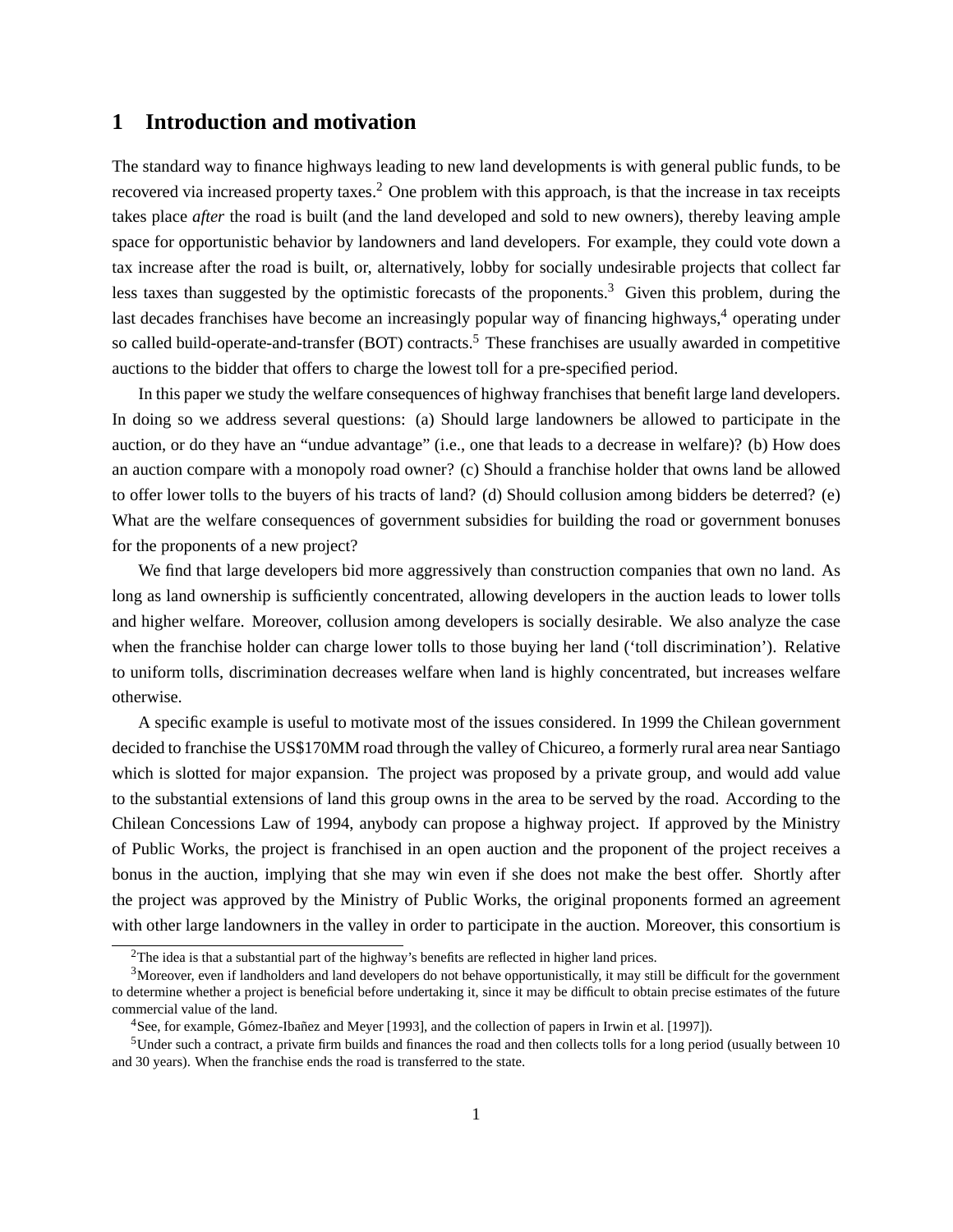considering implementing a scheme by which buyers of their land will not have to pay tolls during the first few years (Magni, 2000). Finally, there were no participants when the road was auctioned in 2000, with the proponents arguing that a more generous subsidy than that offered by the government was required, since toll revenue was insufficient to finance the road.<sup>6,7</sup>

Throughout the paper we consider *socially desirable* roads, that is, roads such that if built, the increase in welfare (reflected in the price of the land) is higher than the cost of building the road when no tolls are charged.<sup>8</sup> Roads that satisfy these conditions should be built. However, there is no guarantee that they will be built, since franchise holders do not necessarily appropriate all of the benefits produced by the road, unless they happen to own all the land that increases its value thanks to the project.

We examine two options for building the road: first, an unplanned or *laissez faire* approach, which serves as a benchmark, in which the owner of a tract of land builds a road and charges a toll for its use. There is no coordination with other landowners and the franchise holder is free to choose the toll at her discretion. The second option is to have the government franchise the project in a competitive auction, to the bidder offering the lowest toll.

Laissez faire is simplest to analyze. Suppose first that toll discrimination is forbidden ('uniform tolls'). If there is competitive demand in the land market, the road owner appropriates all the consumer surplus generated by the road when selling her land plots. Since tolls can be set at any level, the owner of the road will have to balance the increases in toll revenue paid by those who do not own her land, with the fall in the price of her real estate. Hence her optimal toll will vary between the monopoly toll (if she owns no land) and a zero toll (if she owns all of the land). On the other hand, if toll discrimination is possible then, independent of how much land she owns, her best strategy is to set a zero toll on buyers of her plots and a monopoly price on all other users of the road in order to help defray costs. It is not obvious whether toll discrimination should be allowed under laissez faire, except in the obvious case in which the road would not have been built in the absence of discrimination. On the one hand, buyers of the road owner's plots obtain the maximum consumer surplus from the road (which is transferred efficiently via land prices to the road owner), but other users are penalized. We show that under certain conditions, discrimination is bad. However, there are counterexamples in which discrimination is beneficial (even when the road would still have been built under uniform tolls), so it is not obvious whether discrimination should be prohibited under laissez faire.

In the alternative approach, the planner auctions the franchise to all bidders (which may include nonowners of land) on the basis of the lowest toll. A landowner then weighs two effects when deciding how to

<sup>&</sup>lt;sup>6</sup>It is also worthwhile noting that there have been many cases of highway franchises associated with land developments in Asia (Guasch, 2000). Note also that the United States awarded land grants to the first transcontinental railways in order to reduce the subsidies required by the developers (Faulkner, 1960).

<sup>7</sup>Another example, in an area far removed from highways, is the creation of a small independent telephone company in a newly developed area in Santiago, whose main object was to raise the price of land at a time when waiting times from the state owned telephone company were very long (Díaz and Soto, 1999). Finally, note that often plots of land are sold with some basic infrastructure in place: roads, water main connections, drainage, electricity supply. In this case there are economies of scale in providing these services (and in their inspection by local authorities) for many plots, and their benefits are extracted through higher prices of land.

<sup>&</sup>lt;sup>8</sup>In order to simplify the analysis, we assume no congestion.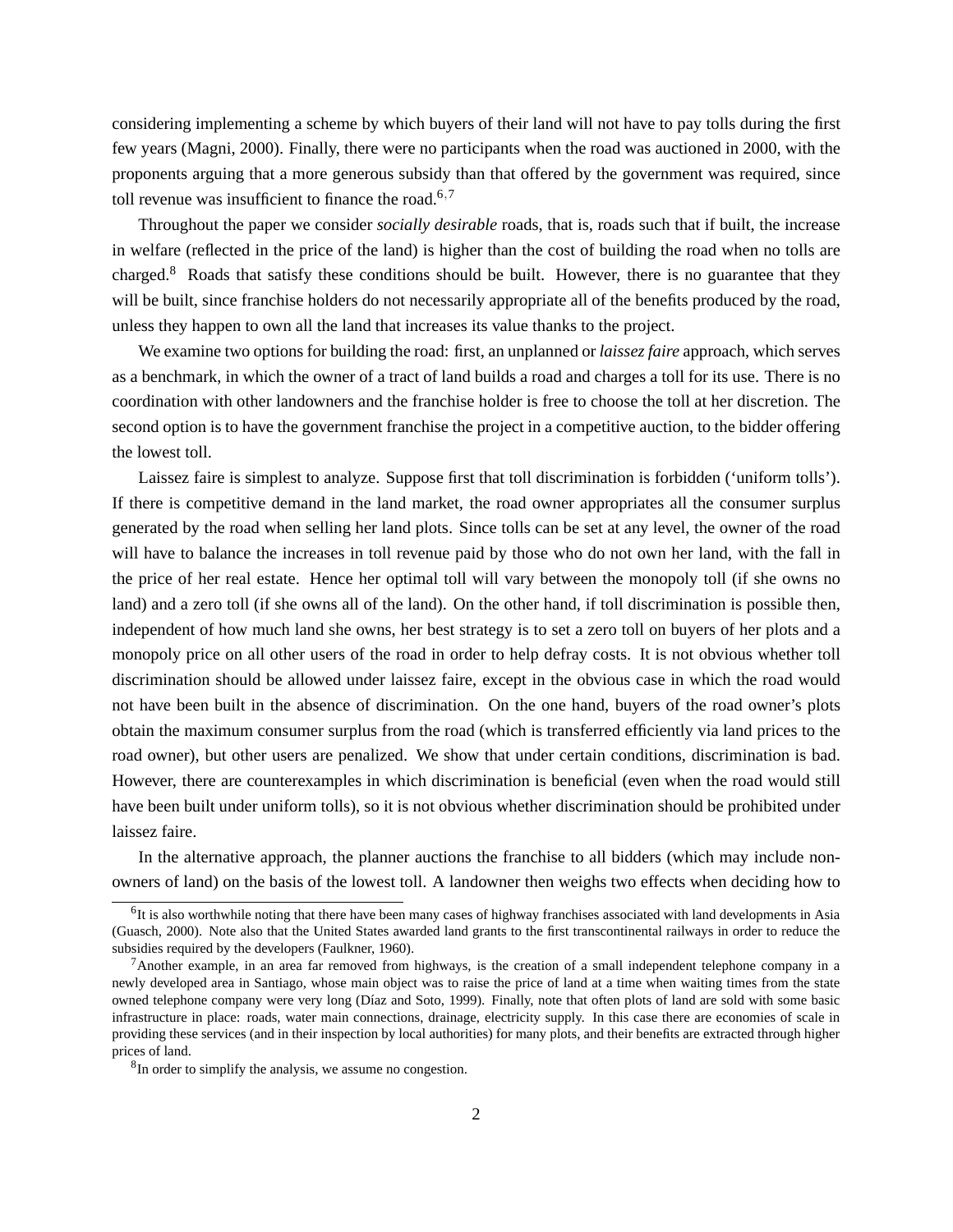participate in the auction. If she does not bid aggressively, she avoids paying for the road, but the winning bid may be too high, leading to lower land prices. On the other hand, if she wins (by bidding aggressively), land prices rise and she gets the toll revenue, but has to pay for the road.

With uniform tolls these two effects lead to some surprising results. Assume there is one large landowner. She will bid a fairly low toll that does not generate enough revenues to pay for the road, but will lead to high land prices. If there is another only slightly smaller landowner that participates in the auction, welfare is not higher and may be lower than without his participation. The explanation is simple: since the large landowner will charge a lower toll if she gets the road, it is beneficial for the second owner to have the large owner build the road. However, since the optimal toll set by the second owner is only slightly higher, the large landowner prefers to avoid paying for the road and have the smaller landowner build the road, a solution which is inefficient, since overall tolls are higher. Thus there are two Nash solutions to the bidding game, one of which is worse than the equilibria with no competition. Best of all however, is to allow the two landowners to collude in offering a much lower bid, which raises everyone's welfare.

If discrimination is allowed, or if it cannot be detected, we show that the largest landowner will limit price the second largest landowner in the auction. Thus the lowest toll that the second landowner can credibly bid—the toll that leaves her indifferent between building the road and not doing so—plays a central role in this case. The largest landowner always wins and charges zero tolls to those who buy her real estate. The other landowners participate in order to force her to offer a lower toll.

Discrimination leads to higher welfare than uniform tolls when the difference in land holdings between the two largest landowners is small, since under uniform tolls most of the benefits of the road are received through land appreciation, which requires low tolls for everyone. By contrast, uniform tolls are better when one landowner owns most of the land.

In many cases, governments are led to subsidize BOT projects because they expect welfare to increase due to the externalities associated to the project. As we have argued before (Engel, Fischer and Galetovic, 1997), subsidies eliminate one of the main advantages of infrastructure franchises, namely screening white elephants. In the case of projects where many of its associated externalities are captured by landowners, the fact that toll revenues are not sufficient to finance the road is not a reason for a subsidy. An additional disadvantage of subsidies is that often they amount to a transfer to the franchise holder, without changing the toll or the feasibility of the project. It is only when landowners are small and do not internalize most of the benefits of the road that the subsidy can have a potentially beneficial effect.

This paper is related to the literature on franchise bidding pioneered by Chadwick (1859) and Demsetz (1968), according to which competition for a monopoly infrastructure project will reproduce the competitive outcome (see also Stigler [1968], Posner [1972] and Riordan and Sappington [1987], Spulber [1989, ch. 9], Laffont and Tirole [1993, chs. 7 and 8], Harstad and Crew [1999] and Engel, Fischer and Galetovic [2001 a, b]).<sup>9</sup> Somewhat less related is the limited literature on auctions of objects with externalities. For example, Jehiel, Moldovanu and Stacchetti (1996, 1999) solve a mechanism design problem in which the auctioned object causes an identity-dependent externality on bidders that loose in the auction. We differ from these

<sup>9</sup>But see Williamson (1976, 1985) for a critique.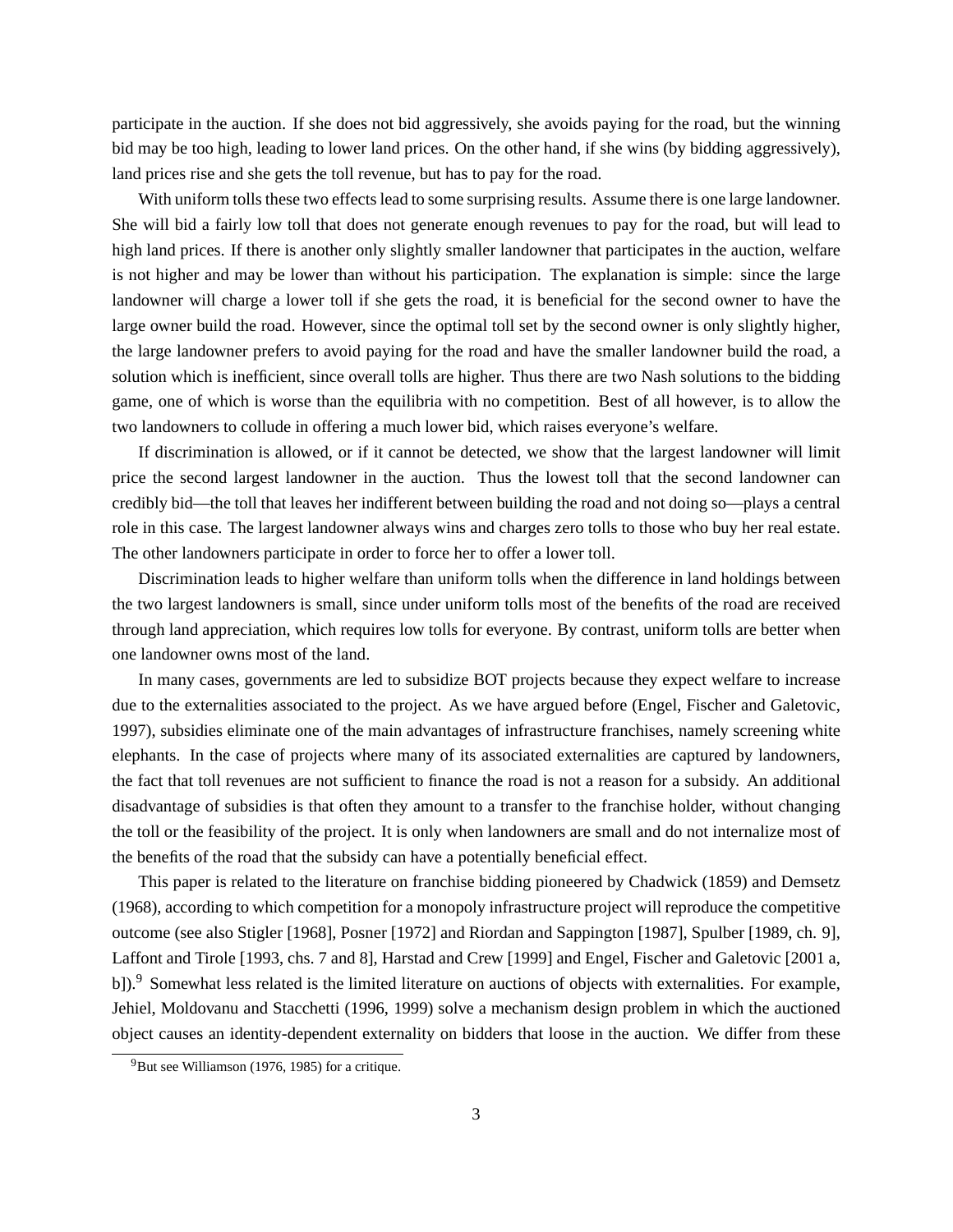papers in that we model the microeconomic origin of the externality—the winning toll affects the welfare of all landowners— which allows us to analyze policy questions.<sup>10</sup>

The rest of the paper is organized as follows. Section 2 describes the model. Section 3 analyzes the consequences of letting one landowner build the road and giving him free hand to choose tolls ('laissez faire'). Section 4 examines the bidding behavior and outcome of the auction. Section 5 looks at policy implications. Uniform tolls are assumed throughout Sections 3, 4 and 5. We consider toll discrimination in Section 6, characterizing both the outcomes under laissez faire and under competitive bidding. In this section we also make welfare comparisons between the cases of uniform and discriminatory tolls. Section 7 concludes. Several appendices with formal proofs follows.

### **2 Basic model**

We consider a static model with three types of agents: developers, construction companies and households.<sup>11</sup> There is a land development composed by many identical plots of land and a much larger number (a continuum) of households with identical preferences and monetary income, so that the development under consideration is marginal within the relevant real-estate market and hence does not affect real-estate prices elsewhere.<sup>12</sup> To simplify notation we normalize the total area of land to one. Each household demands only one plot. The highway increases the willingness to pay for each plot of land depending on the number of trips each household makes, viz.

$$
V(p) = \int_0^{D(p)} D^{-1}(s) ds,
$$

where  $D(p)$  is the demand for trips when the toll is p, with  $D' < 0$ . Hence, a lower toll increases the number of trips made by the household, thereby raising members' welfare.

The increase in willingness to pay is divided between toll payments, *pD*(*p*), and payment for the plot, which also depends on *p* and is:

(1) 
$$
V(p) - pD(p) = \int_0^{D(p)} [D^{-1}(s) - p] ds.
$$

Note that since the land development is small and the number of households is large, in equilibrium all households who buy a plot will obtain the same utility as in any other location in the relevant real estate market. Hence, competition among households pushes up the price of each plot until the increase in value due to the highway is fully capitalized in the land rent.<sup>13</sup>

 $10$ Also, instead of solving a mechanism design problem, we assume that the road is auctioned to the bidder offering the lowest toll, which is how most of these roads have been auctioned. Possibly, more sophisticated designs have not been used because of the transaction costs involved.

 $<sup>11</sup>$ Adding the time dimension changes static values to discounted flows of benefits without significant implications. For this</sup> reason, using revenue based auctions, as in Engel, Fischer and Galetovic (2001b), or other auction mechanisms, does not alter the results of this paper.

 $12$ In terms of standard urban economic theory (see, for example, Fujita [1989]), the development is located at one of a continuum of locations and hence is "small" in terms of the aggregate land market.

<sup>&</sup>lt;sup>13</sup>More generally, the highway is a neighborhood good (see Fujita [1989, ch. 6.5]).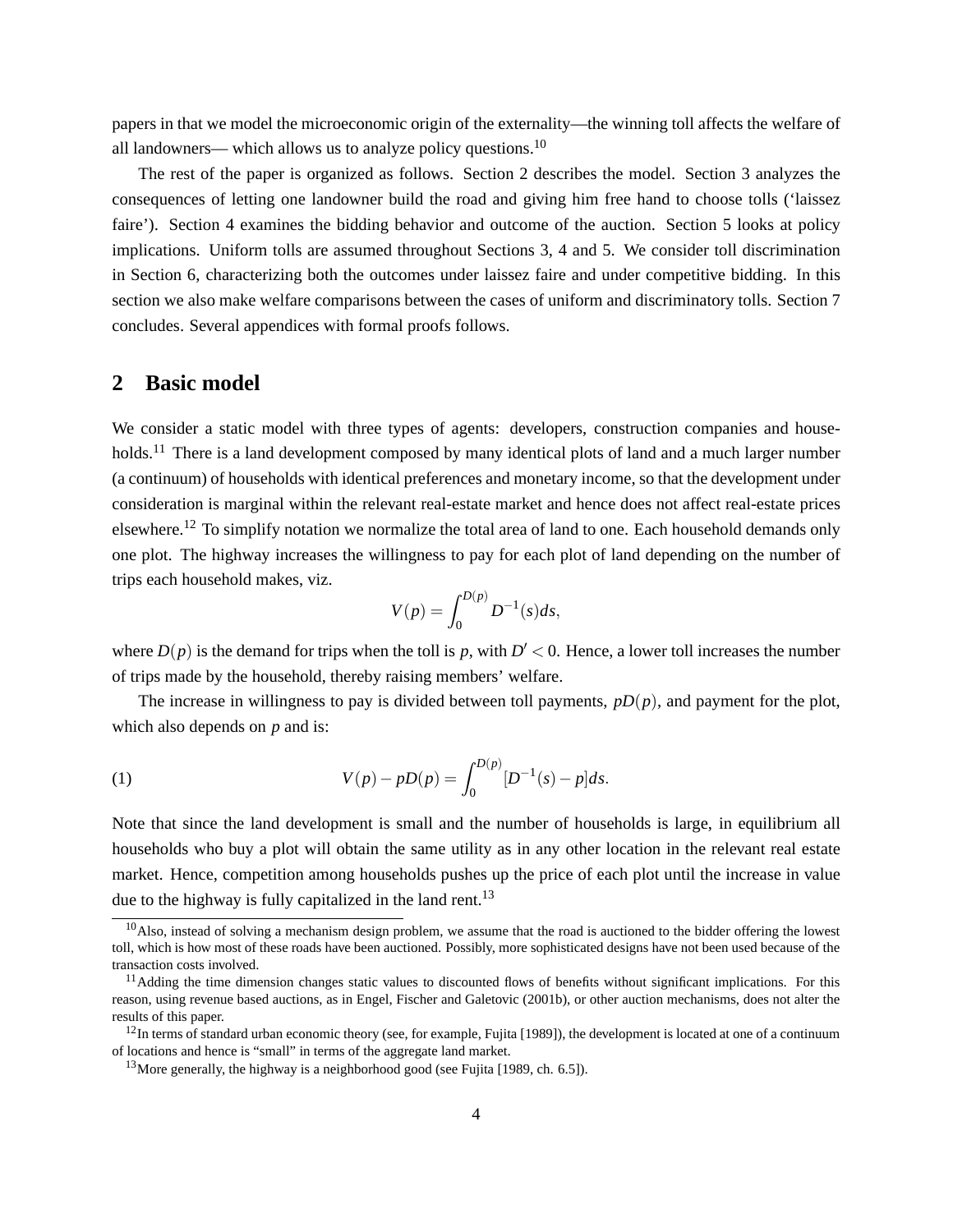Developers are indexed by the fraction of plots they own. We often consider two developers,  $\alpha$  and  $\beta$ , with  $\alpha \geq \beta \geq 0$  and  $\alpha + \beta \leq 1$ . For any given toll p, the developer's objective is to sell her land for as much as possible.

We further assume that developers, and many identical construction companies that own no land, can build the road at cost *I*. For simplicity, we ignore maintenance and operation costs. Last, note that when the toll is *p*, the increase in welfare is

$$
(2) \t\t W(p) \equiv V(p) - I.
$$

We assume  $W(0) > 0$ , so that it would be efficient to build the road if it could be financed with lump sum transfers.<sup>14</sup>

# **3 Laissez faire**

We begin by studying the case of laissez faire, where the agent who builds the road is free to choose the toll. This benchmark will be useful in the next section, when we evaluate auctions for the road. Throughout this and the next section, we assume that the  $\alpha$ -developer must charge the same toll to all users ('uniform tolls').<sup>15</sup> She faces the following tradeoff: on the one hand, she would like to charge the monopoly toll to plot owners that do not buy her land; on the other hand, she would like to charge no toll at all to those that buy land from her, since the revenue she obtains from these individuals (either through tolls or land payment) is larger for lower tolls.

To formally derive this tradeoff, we note that  $\alpha$  chooses the toll that maximizes a weighted average of toll revenues and land sales, viz.

(3) 
$$
\Pi(p;\alpha,I) \equiv pD(p) + \alpha[V(p) - pD(p)] - I = (1-\alpha)pD(p) + \alpha V(p) - I.
$$

The term  $(1 - \alpha)pD(p)$  in (3) corresponds to revenues obtained from those who do not buy the developer's land. Assuming a relatively inelastic demand, as we do, this component of profits increases with *p*, as long as *p* is below the monopoly toll  $p_m$ . By contrast, the term  $\alpha V(p)$  in (3) is total revenue obtained by the developer, via tolls or via land sales, from those who buy her plots. It is straightforward to see that this component, which equals consumer surplus, is decreasing in *p*. The situation is summarized in Figure 1, showing the distribution of consumer surplus between toll income and payment for land plots. The first component is maximized at the monopoly toll, denoted by  $p_m$  in what follows, the second component at  $p = 0$ . Figure 1 also depicts the deadweight loss from charging a positive toll.

We assume that the developer's maximization problem has a solution for all  $\alpha \in [0,1]$ . Without additional assumptions, a fundamental result on monotonic optimal solutions for supermodular functions then implies that the optimal toll correspondence,  $\argmax_{p} \Pi(p; \alpha)$ , is decreasing in  $\alpha$ , for  $\alpha \in [0, 1]$ .<sup>16</sup>

<sup>14</sup>Without loss of generality we ignore through–drivers.

<sup>&</sup>lt;sup>15</sup>Toll discrimination is considered in Section 6.

<sup>16</sup>This follows directly from Theorem 2.8.2 in Topkis (1998). To see this, using the notation in that theorem let *t* ≡ 1 − α and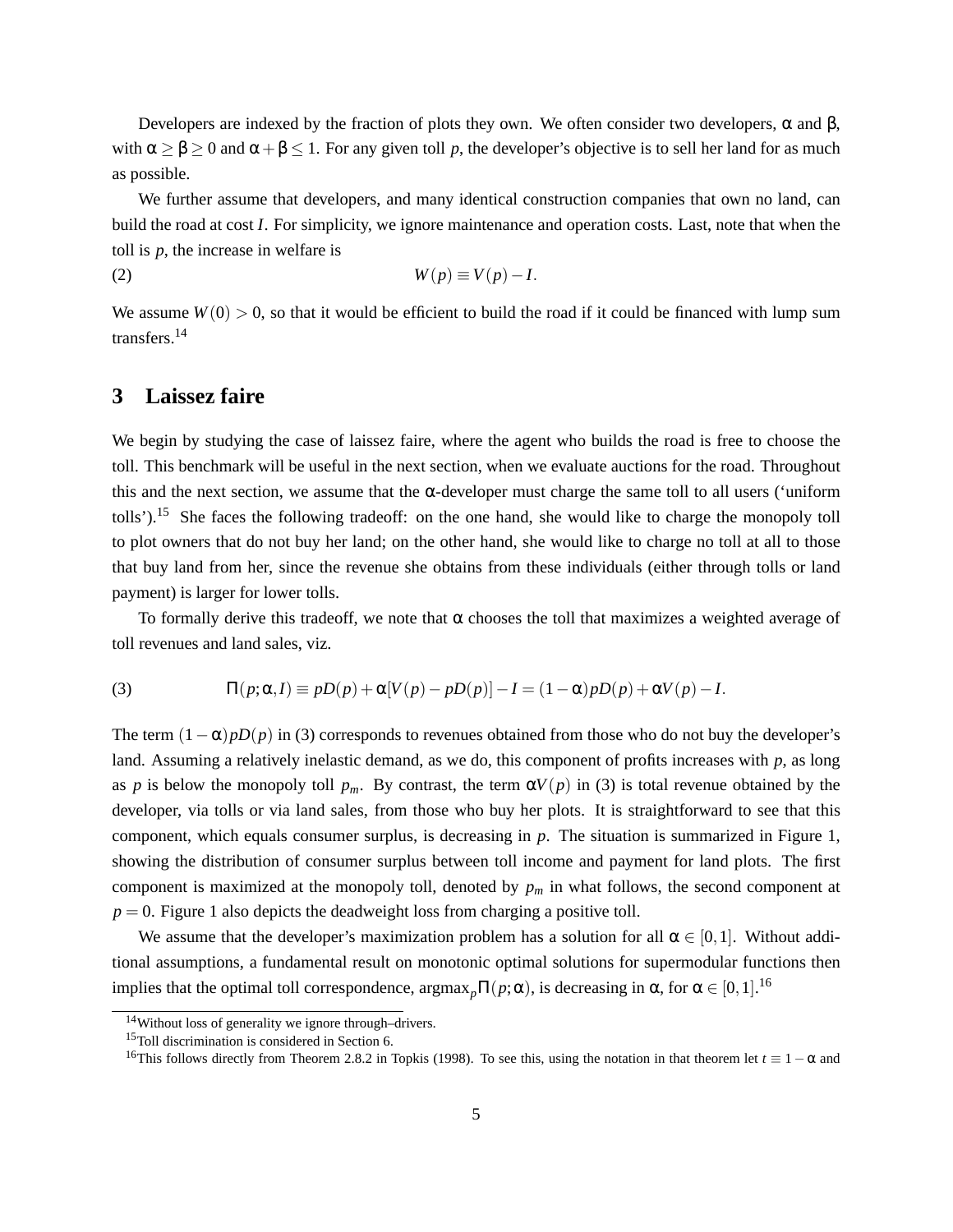

Figure 1: Tolls and welfare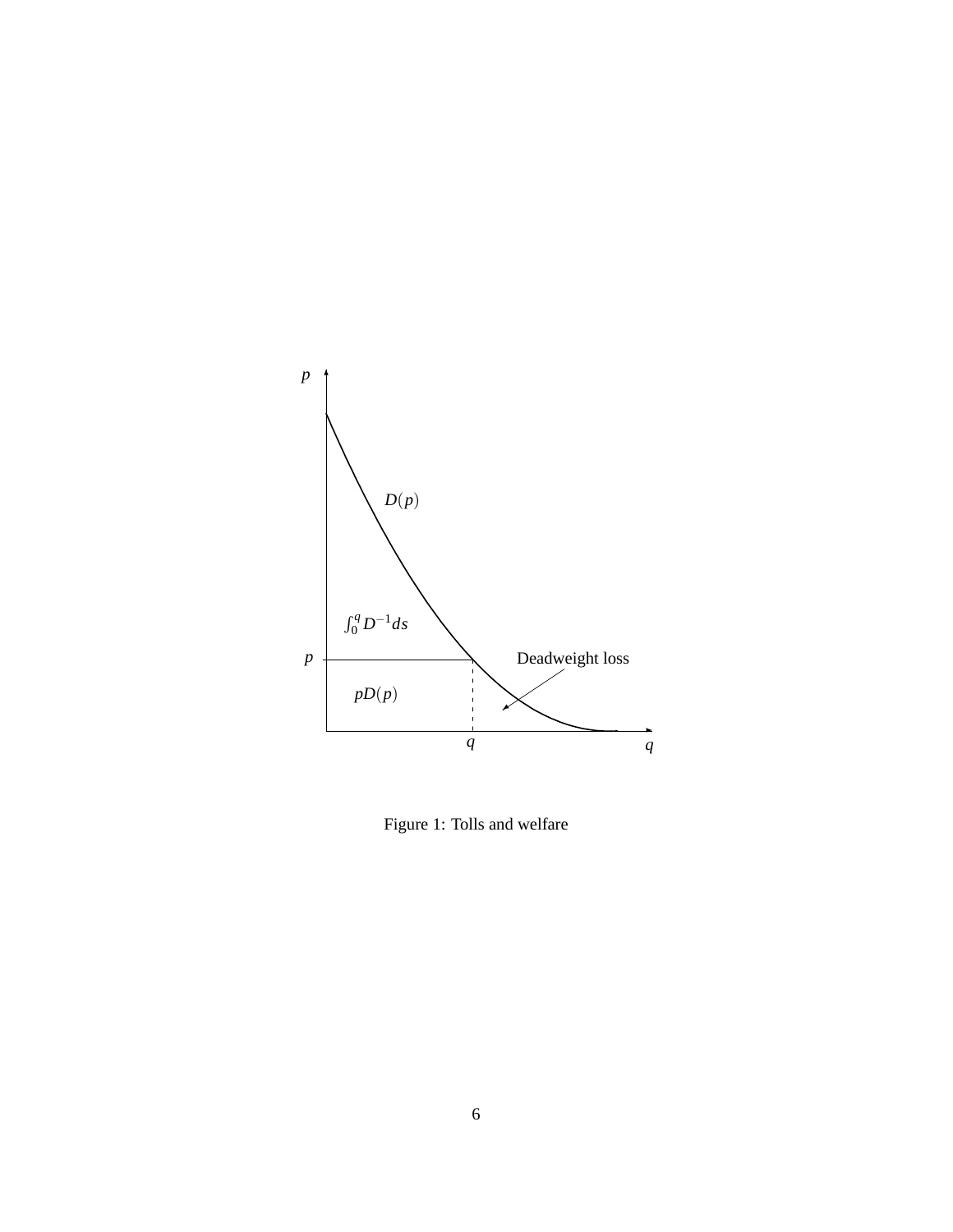In what follows we simplify the analysis and assume that the for each  $\alpha \in [0,1]$  the solution to the developer's maximization problem is unique (denoted by  $p^*(\alpha)$ ) and satisfies the first order condition:<sup>17</sup>

(4) 
$$
pD'(p) + (1 - \alpha)D(p) = 0,
$$

which leads to

(5) 
$$
\epsilon(p^*(\alpha)) = -(1-\alpha),
$$

where  $\varepsilon(p) \equiv pD'(p)/D(p)$  is the elasticity of the demand for trips at price p.<sup>18</sup>

It follows from (5) that, as  $\alpha \rightarrow 1$ , the elasticity tends to zero, i.e. to the case of a zero toll. Conversely, as  $\alpha \rightarrow 0$ , the elasticity tends to one, which corresponds to the case of a monopoly. Thus:

**Result 1** *When developer*  $\alpha \in [0,1]$  *owns the road, she sets a toll between* 0 *and the monopoly price. If she owns no land* ( $α = 0$ ), she charges the monopoly toll,  $p_m$ . At the other extreme, if she owns all the land  $(\alpha = 1)$ *, she sets*  $p = 0$ *. Furthermore,*  $p^*(\alpha)$  *is decreasing in*  $\alpha$ *.* 

Result 1 summarizes the central tradeoff faced by the developer between charging high tolls to those who do not buy her land and low tolls to those who do. At one extreme, when  $\alpha = 1$ , there is no tradeoff: the distortions created by charging tolls are borne by the developer. Therefore, since we assume no congestion, she sets  $p = 0$ . By contrast, when  $\alpha = 0$ , the road operator sets the monopoly toll because she does not internalize any of the efficiency losses caused by the distortion.

Total welfare equals

(6) 
$$
W(p^*(\alpha)) = V(p^*(\alpha)) - I,
$$

which is clearly increasing in  $\alpha$ . Hence:

**Result 2** *Under laissez faire it is efficient to allocate the right to build the road to the developer who owns the largest amount of land. Moreover, since p* ∗ (1) = 0*, it follows that welfare is maximized when the road is built by a developer who owns all the land.*

From a social perspective tolls are just a distorting transfer. When  $\alpha = 1$ , the owner of the road fully internalizes the social cost of the price distortion, since she replicates the social optimum, acting like a social planner who can charge lump sum taxes.

define

$$
f(x,t) \equiv txD(x) + (1-t)\int_0^{D(x)} D^{-1}(s)ds - I.
$$

We then have that  $\frac{\partial^2 f}{\partial x \partial t} = D(x) > 0$ , showing that the only non-trivial assumption of the theorem is satisfied.

<sup>17</sup>Using supermodularity results, many of the propositions that follow can be shown to hold with considerable more generality. <sup>18</sup>We show in Appendix A that the solutions of (5) satisfy the second order condition, for all α, if

$$
[D'(p)]^2 > \frac{1}{2}D(p)D''(p)
$$

for all *p* below the monopoly price. This holds, for example, for linear demand curves.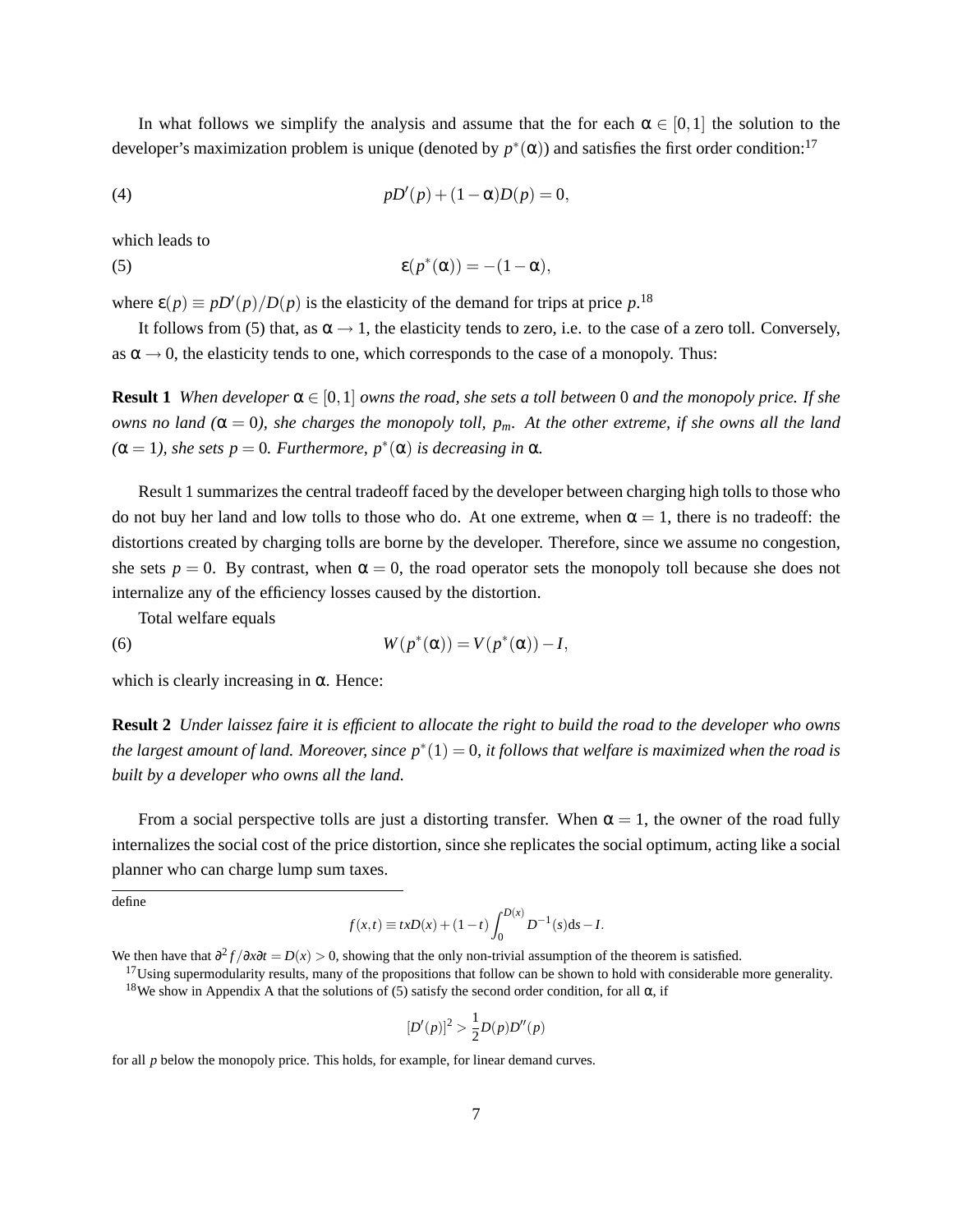The last result illustrates a further advantage of concentrated landholding. Consider the case where the road cannot generate enough revenue to finance its cost even when monopoly tolls are charged (i.e.,  $p_m D(p_m) < I$ ). However, profits evaluated at the optimal toll,  $\Pi^*_{\alpha} \equiv \Pi(p^*(\alpha); \alpha)$ , are increasing in  $\alpha$ .<sup>19</sup> And since, by assumption,  $\Pi_1^* = V(0) - I > 0$ , we have that there exist an  $\bar{\alpha} > 0$  such that for all  $\alpha < \bar{\alpha}$  an  $\alpha$ -landowner does not find it attractive to build the road, even if she is allowed to set the toll she desires.

#### **Result 3** *Socially desirable roads may not be built when landholding is too dispersed.*

To end this section, note the analogy between the results derived here and the standard double marginalization result of monopoly theory (Spengler, 1950). As in the standard case, vertical integration into the downstream real estate market reduces the incentive to price monopolistically in the upstream road market and simultaneously increases firm's profits. Hence, it is socially desirable.

# **4 Bidding**

Behind the trend of using open auctions to franchise roads is Chadwick's (1859) idea, popularized by Demsetz (1968), that competition for the field can substitute for competition in the field. Can a competitive auction improve laissez faire? Auctioning a franchise has two clear advantages. First, it moderates the commitment problem that a developer may face vis-a-vis the road owner, because the franchise contract forces the road owner to charge no more than the toll she bid in the auction.<sup>20</sup> Second, an auction forces potential franchise holders to compete and set a toll at most high enough to defray the road's investment cost.

Yet it is not obvious that competition is useful in all circumstances. For example, it follows from Result 1 that under laissez faire a landowner that owns most of the land will set a toll that does not generate enough income to defray the road's cost. Thus other landowners and construction firms will find it unattractive to participate in the auction and for all practical purposes the outcome of an auction does not differ from laissez faire. Furthermore, a competitive auction could conceivably worsen things compared with laissez faire. Consider, for example, the case where two developers own a similar fraction of plots. If this fraction is large enough, toll revenue may be below road construction costs for both of them, so that both of them prefer that the other one builds the road. Thus unexpected results may follow from the fact that the winning bid affects all developers.

### **4.1 Time line of the game**

The timing of actions is as follows:

• Developers  $\alpha$  and  $\beta$  participate in the auction, with  $\alpha \ge \beta > 0$  and  $\alpha + \beta \le 1$ .<sup>21</sup> There also are at least

<sup>&</sup>lt;sup>19</sup>Let  $p^*$  denote  $p^*(\alpha)$  and  $q^* \equiv D(p^*)$ . The envelope theorem implies that  $\frac{d\Pi^*_{\alpha}}{d\alpha} = V(p^*) - p^*q^*$ , which is the household's willingness to pay, net of tolls, and therefore strictly positive (see [1]).

 $^{20}$ Implicit in this argument is the assumption that a franchise contract is easier to enforce than a private contract.

<sup>&</sup>lt;sup>21</sup> All results extend trivially to the case of more than two developers.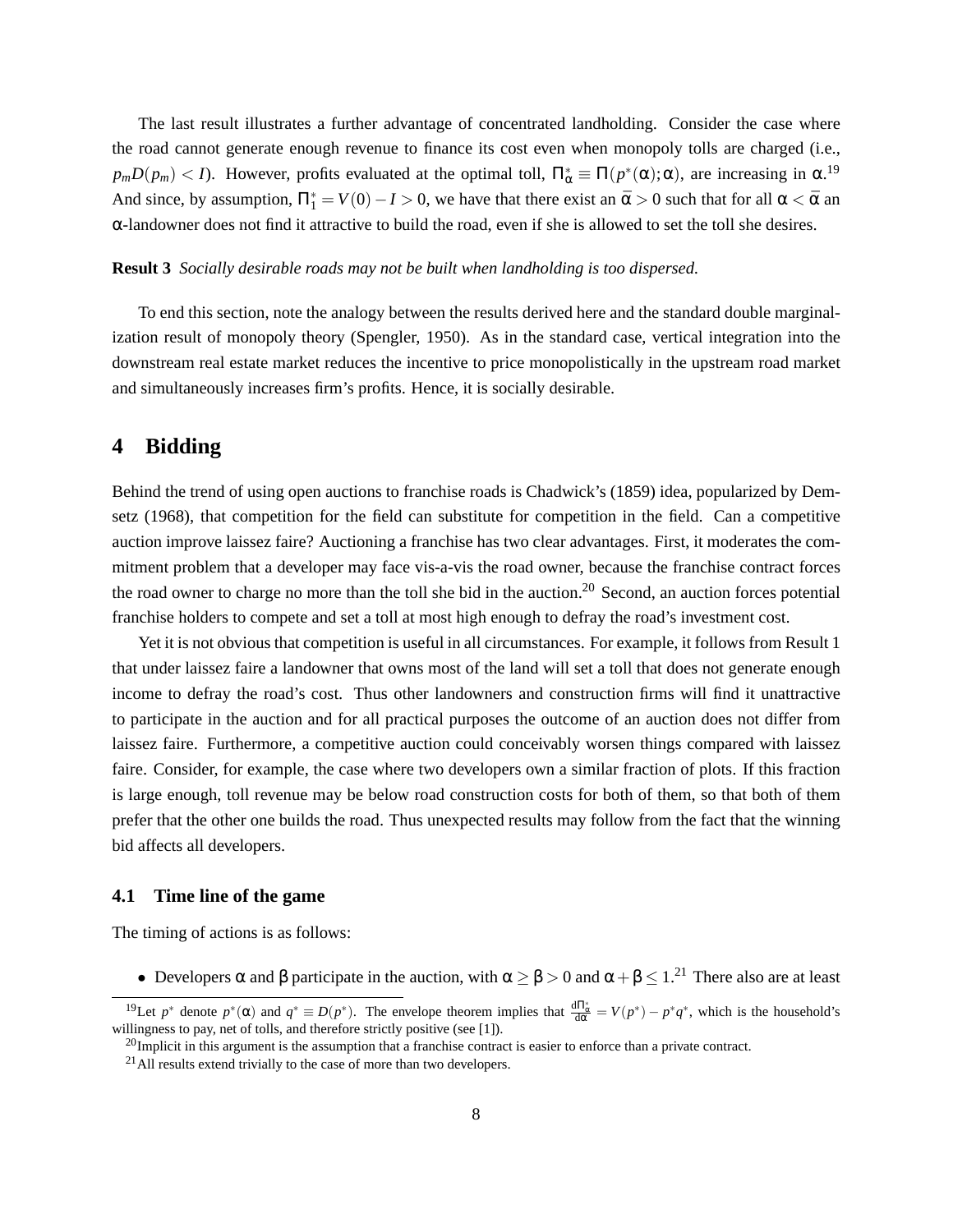

Figure 2: Profits from building and not building. Case of large developer.

two construction firms that participate in the auction. All participants bid a toll in  $[0, \infty]$ , where a bid of  $\infty$  is equivalent to not participating in the auction.

- The road is allocated to the firm which makes the lowest bid, denoted by *p* in what follows. If bidders tie, the winner is the bidder owning the largest fraction of land (among those offering the lowest toll).
- The winner builds the road and charges at most *p* for each ride.

Participants in the auction are developers  $\alpha$  and  $\beta$  plus the group of identical building companies who own no land. All participants have construction costs equal to *I*.

If there exists a toll  $p_c$  that makes the road self-financing, it is straightforward to see that bidding this toll is the dominant strategy for construction firms.<sup>22</sup> And if no such toll exists—i.e., if  $p_m D(p_m) < I$ —then construction firms will not participate in the auction.

What makes the problem interesting is the behavior of developers. The key strategic interaction in the auction is that developers may prefer to free ride and let someone else build the road. However, not building the road may lead to an unattractively high toll. To appreciate this tradeoff, consider developer  $\alpha$  when making her bid. Conditional on winning the auction she would like to set  $p = p^*(\alpha)$ , which maximizes her revenues by optimally internalizing the effects of tolls on the value of her land. Nevertheless, α may want to let β win. While tolls would probably be higher than  $p^*(\alpha)$ ,<sup>23</sup> α would save *I* in construction costs.

 $22$ All that is needed for this result is that there be at least two construction firms.

<sup>&</sup>lt;sup>23</sup>Recall that, since  $\alpha \geq \beta$ , it follows from Result 1 that  $p^*(\alpha) \leq p^*(\beta)$ .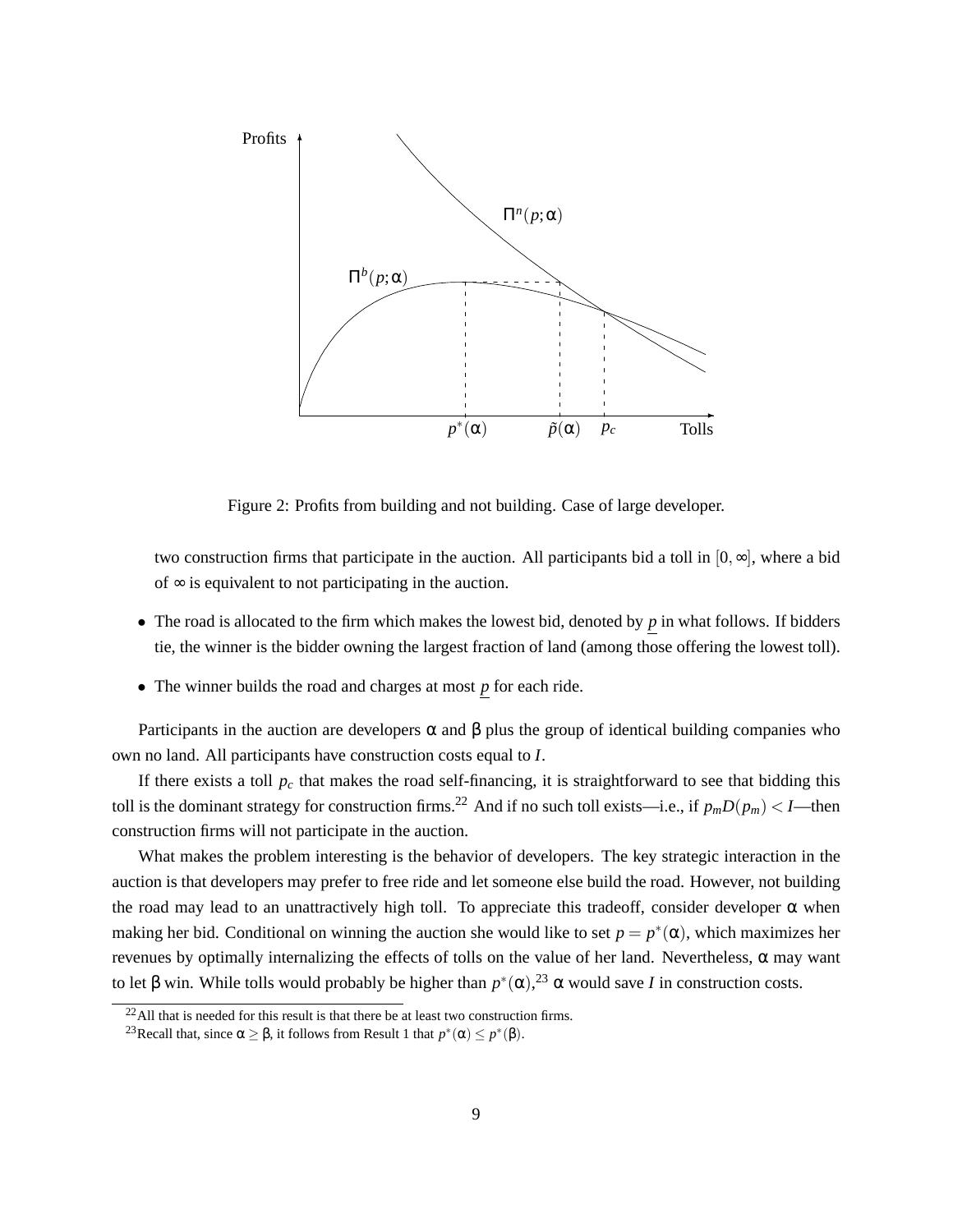To analyze this tradeoff, it is useful to compare profits when building and not building the road. If developer  $\alpha$  wins the auction with toll p, her profits are

$$
\Pi^b(\underline{p};\alpha) = \underline{p}D(\underline{p}) + \alpha[V(\underline{p}) - \underline{p}D(\underline{p})] - I,
$$

where superscript '*b*' stands for 'build'. This function is plotted in Figure 2. From the previous section we know that it peaks at  $p^*(\alpha)$ . On the other hand, if some other agent wins the auction and sets toll p, then  $\alpha$ earns

(7) 
$$
\Pi^n(p;\alpha) = \alpha[V(p) - pD(p)],
$$

where superscript '*n*' stands for 'not build'. This function is also plotted in Figure 2, and is decreasing and convex in the winning toll: the higher the toll, the lower the value of  $\alpha$ 's plots.

Clearly  $\Pi^n(p;\alpha) = \Pi^b(p;\alpha) - pD(p) + I$ , because building the road enables  $\alpha$  to cash  $pD(p)$  in toll revenue at the cost of investing *I*. Thus if both curves intersect, the smallest toll at which they cross, denoted by  $p_c(I)$ , satisfies

(8) *pD*(*p*) = *I*.

Note that  $p_c$  is independent of α. Moreover, from Figure 2 it follows that developer α would rather have someone else build the road for all tolls below  $p_c$ , since in that range  $pD(p) < I$ .

When the road, viewed as a separate project, is not profitable,  $\Pi^n$  remains above  $\Pi^b$  for all (finite) tolls. Letting  $p_c = \infty$ , the results that follow extend (with little effort) to this case, so we do not consider it separately in what follows.

Many of the results in this section hinge on how dispersed land ownership is. For this reason, next we provide a useful definition of "small developer", where "small" is relative to the building cost of the road.

# **Definition 1** Developer  $\alpha$  *is small if*  $p^*(\alpha) \geq p_c(I)$ *.*

Figure 3 depicts the case when  $\alpha$  is "small". If allowed to build the road and charge whatever toll she wants, a small developer charges more than *pc*. By contrast, a large developer, who is depicted in Figure 2, prefers to charge less than *pc*.

The existence of (at least) two building companies ensures that the winning bid can never be higher than  $p_c$ . Thus:

### **Result 4**  $p \leq p_c$  *in equilibrium.*

In Appendix B we show that this game always has a Nash equilibrium in pure strategies. Recall that under laissez faire the toll that results is either  $p^*(\alpha)$  or  $p^*(\beta)$ , depending on which developer builds the road. Thus, if both developers are small, the toll that results under laissez faire is above  $p_c$ , and since welfare decreases monotonically with the winning bid:

**Result 5** *When* α *(and therefore* β*) is small, an auction leads to higher welfare than laissez faire.*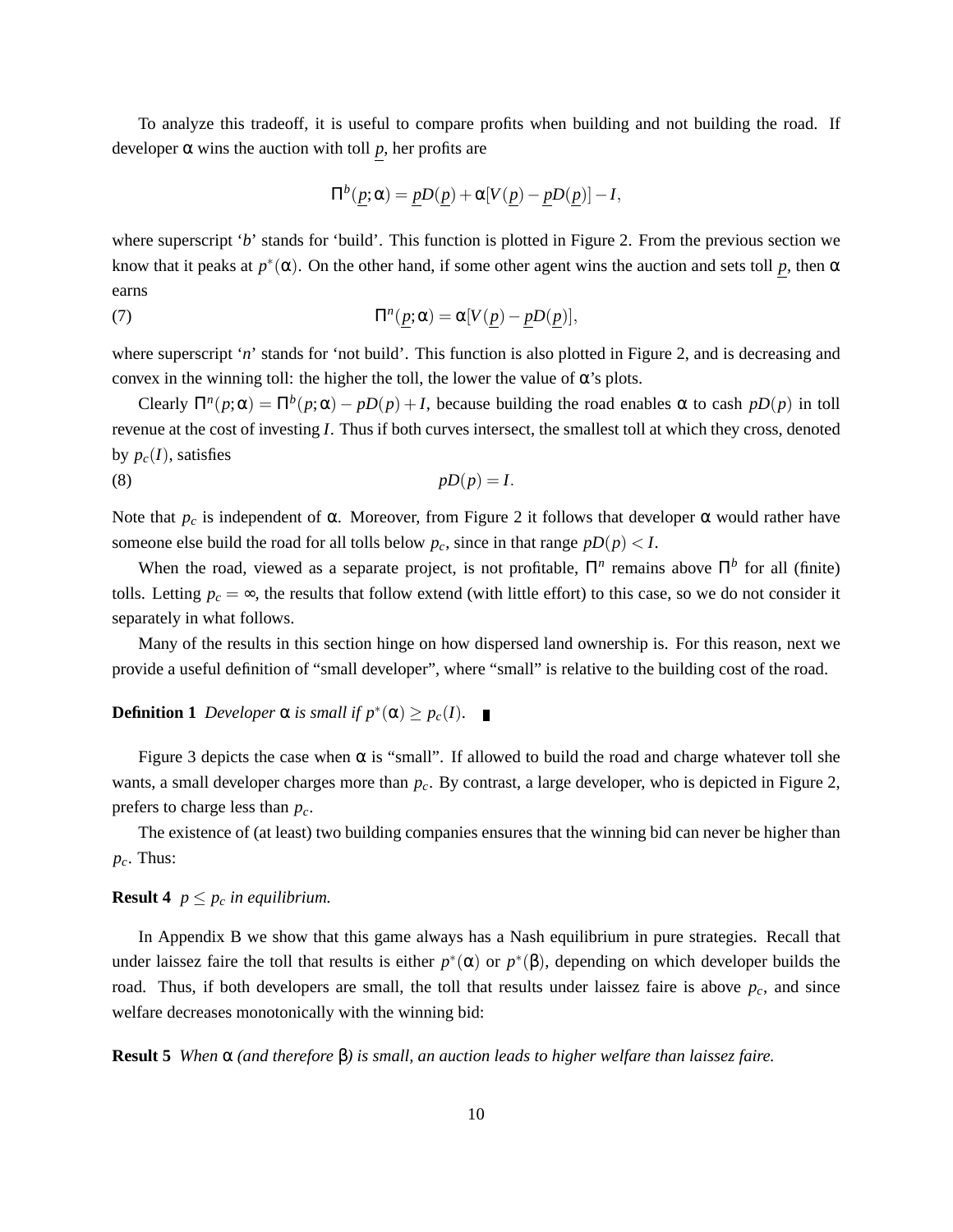

Figure 3: Profits from building and not building. Case of small developer.

Competition for the field is welfare improving when developers are small. Building companies force developers to compete away part of the rents they could obtain under laissez faire from exploiting the road's monopoly power. It is also apparent from Figure 3 that no agent will bid less than *p<sup>c</sup>* in equilibrium when  $\alpha$  is small: should a developer win with  $p < p_c$ , she could increase her profits by unilaterally deviating and bidding  $p_c$ . By doing so profits increase to  $\Pi^b(p_c, \alpha) = \Pi^n(p_c, \alpha)$  (see Figure 2), independent of whether deviating leads to winning or loosing the auction. Hence:

### **Result 6** *When developers are small,*  $p = p_c$  *in equilibrium. Moreover, it is irrelevant whether developers participate in the auction.*

What happens when developer  $\alpha$  is large? It can be seen from Figure 2 that  $p_c$  can no longer be the equilibrium toll, for if it were it would pay the developer to unilaterally deviate bidding  $p = p^*(\alpha)$ . On the other hand, if developer β is small, she is not willing to bid less than  $p_c$  (as is implied by Figure 3). Hence

**Result 7** *If only one developer is large, then*  $p = p^*(\alpha) < p_c$  *in equilibrium.* 

It can easily be shown (see Appendix B) that when  $\alpha$  is sufficiently larger than β, in all Nash equilibra  $\alpha$ wins the auction bidding  $p^*(\alpha)$ . Thus, additional bidders who own little or no land do not force lower tolls than what would obtain under laissez faire. The reason, quite simply, is that a large developer internalizes the effect of higher tolls on land values and this gives him a decisive "advantage" in the auction. For this reason, we have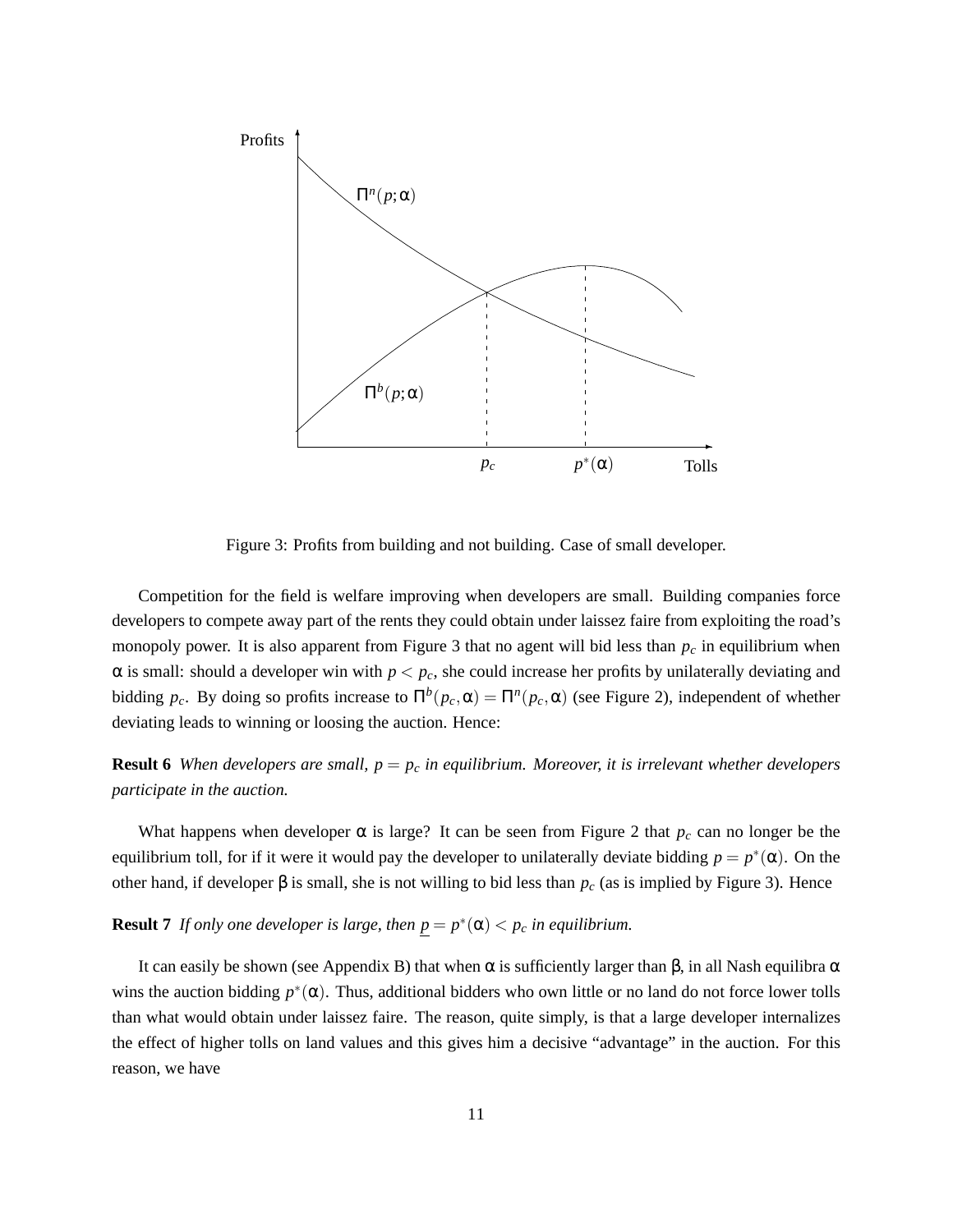### **Result 8** *Excluding large developers from the auction leads to a higher toll and is welfare decreasing.*

Now take the one large developer case as a benchmark. Can competition between large developers buy an extra reduction in tolls and an increase in welfare? To answer this question, note that when developers  $\alpha$ and  $\beta$  are large,  $p^*(\alpha) \leq p^*(\beta) < p_c$ . Now suppose that  $\alpha$  does not participate in the auction (i.e.,  $\alpha$  "bids" *p* = ∞). Given that strategy, β has no incentive to deviate and (optimally) bids *p* = *p*<sup>\*</sup>(β). The same holds for α as long as  $p^*(β)$  is sufficiently close to  $p^*(α)$ , where Figure 2 suggests that the precise meaning of "sufficiently close" is that

$$
(9) \t\t\t p^*(\beta) < \tilde{p}(\alpha),
$$

with  $\tilde{p}(\alpha) < p_c$  defined by:<sup>24</sup>

$$
\Pi^n(\tilde{p}(\alpha);\alpha) = \Pi^b(p^*(\alpha);\alpha).
$$

The above condition implies that

$$
\Pi^n(p^*(\beta);\alpha) > \Pi^n(\tilde{p}(\alpha);\alpha) = \Pi^b(p^*(\alpha);\alpha),
$$

where the inequality follows from condition (9) and Π<sup>*n*</sup> being decreasing, and the equality from the definition of  $\tilde{p}$ . Thus condition (9) ensures that  $\alpha$  is better off not bidding, letting  $\beta$  build the road and charge  $p^*(\beta)$ ; the higher toll charged by  $\beta$  is more than compensated by not having to pay *I* to build the road. And given that  $\alpha$  bids  $\infty$ , it is optimal for  $\beta$  to bid  $p^*(\beta)$  and build the road. Similarly, one can show that there exists a Nash equilibrium where  $\alpha$  bids  $p^*(\alpha)$  and  $\beta$  does not participate in the auction (see Appendix B). Thus

**Result 9** *Competition among large developers does not increase welfare; it may even bring about higher tolls and lower welfare.*

One can even go beyond Result 9. Not only may competition among large developers be socially harmful, but explicit collusion through joint bidding is clearly welfare improving. To see this, suppose that  $\alpha$  and β costlessly collude and bid to maximize joint profits (this will occur if bargaining is efficient). Then they would bid  $p = p^*(\alpha + \beta) < p^*(\alpha)$ , thereby winning the auction. Hence

**Result 10** *Collusion among large developers brings about lower tolls and unambiguously increases welfare.*

The benefits from collusion are twofold. First, it eliminates the socially inefficient equilibrium where  $\beta$ builds the road. Second, it is profitable for large developers to bid below  $p^*(\alpha)$ . Hence, regulators should not only allow large developers to participate in the auction, but should also encourage them to collude!<sup>25</sup>

Summing up, allowing developers to participate in the auction never hurts social welfare and is socially desirable when at least one developer is large. Also, competition between large developers never increase

<sup>&</sup>lt;sup>24</sup>That  $\tilde{p}(\alpha) < p_c$  follows from: Π<sup>*n*</sup>( $\tilde{p}(\alpha)$ ; α) = Π<sup>*b*</sup>( $p^*(\alpha)$ ; α) = Π<sup>*n*</sup>( $p_c$ ; α) = Π<sup>*n*</sup>( $p_c$ ; α), where the first equality follows from the definition of  $\tilde{p}$ ; the following inequality from  $\alpha$  being large and  $\Pi^b$  strictly decreasing for  $p > p^*(\alpha)$ ; and the second equality from the definition of  $p_c$ . Hence, since  $\Pi^n$  is decreasing in  $p$ ,  $\tilde{p}(\alpha) < p_c$ .

 $25$ This prescription changes when toll discrimination is possible, see Section 6.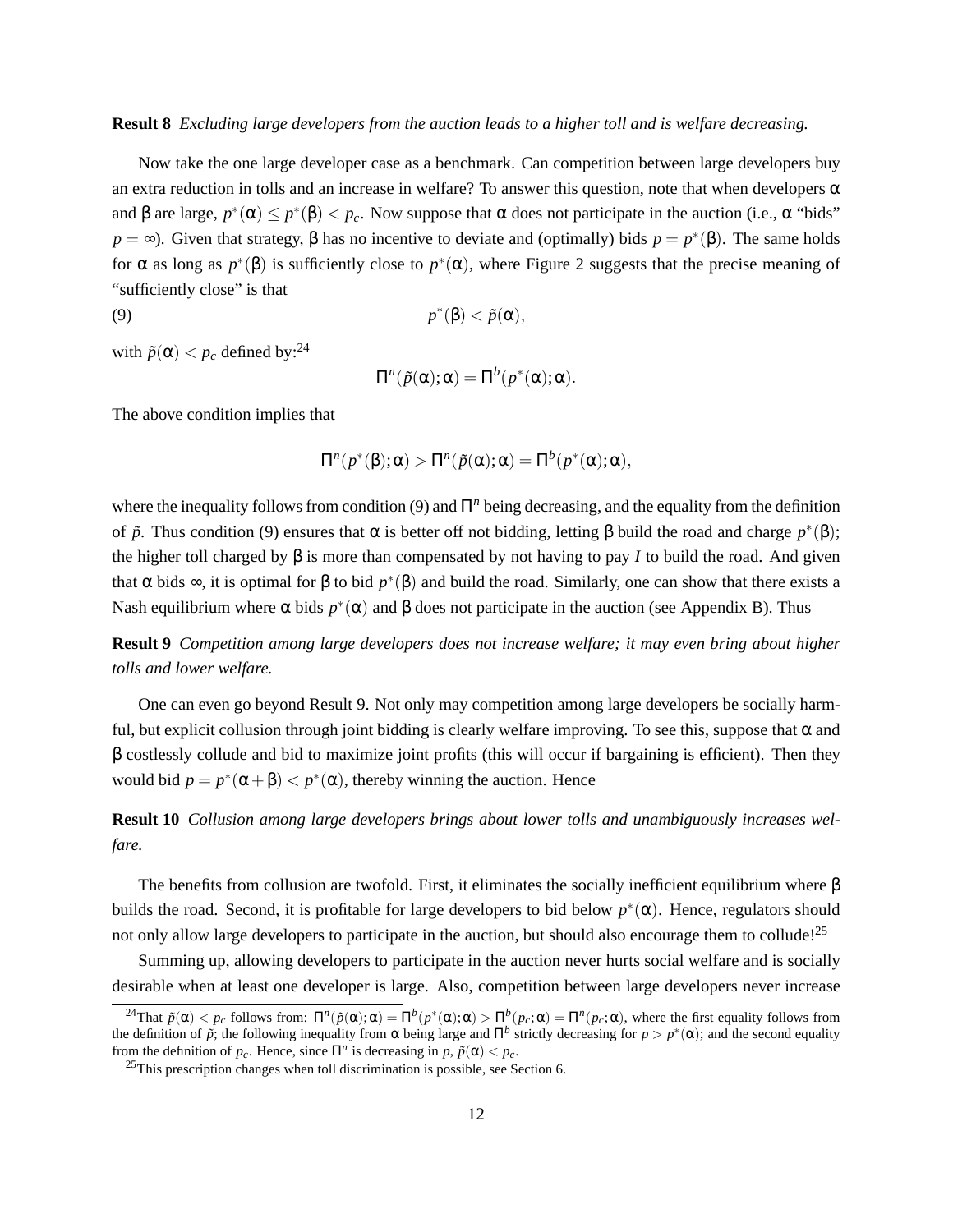welfare and may lower it. For this reason, allowing developers to collude is socially desirable. Far from discouraging joint bidding, auction design should facilitate coordination among bidders who own land and facilitate side payments among them.

### **5 Some policy implications**

### **5.1 Subsidies**

Governments often subsidize BOT road contracts because of externalities associated with the project.<sup>26</sup> Such subsidies should be scrutinized with particular care, since an unfavorable social evaluation of the road as a stand alone project does not justify a subsidy. Indeed, if benefits obtained by landowners from the appreciation of their real-estate are larger than losses associated with building the road, a government subsidy is not needed to induce landowners to build the road.

A subsidy raises welfare if it leads to the construction of a socially desirable road (i.e., one that satisfies  $W(0) > 0$ , see [2]) or if resulting tolls are lower than without the subsidy.<sup>27</sup> To determine whether the subsidy actually increases overall welfare, its benefits must be weighed against the costs associated with raising the funds to finance it.

Formally, consider a socially desirable road that costs *I* to build and a subsidy *S*, 0 < *S* < *I*. First we consider the case of laissez faire, where a landowner that owns a fraction  $\alpha$  of the land builds the road and sets the toll she desires. If this landowner would not have built the road without the subsidy,  $28$  then the subsidy increases welfare generating profits for all landowners, not only the one that builds the road. By contrast, if building the road and selling her land is attractive for the landowner even without the subsidy, introducing the subsidy has no effect on tolls (since  $p^*(\alpha)$  does not depend on *I*, see Result 1) and constitutes a pure transfer to the road builder.

Next we consider the case where the franchise holder is determined through a competitive auction. As in Section 4, there are two land developers, α and β, with  $\alpha > \beta$ , and a fringe of building companies. The cost of building the road is the same for all potential builders and equal to *I*. A construction subsidy of *S* reduces the toll that leaves a building company indifferent between building and not building the road, from  $p_c(I)$  to  $p_c(I-S)$ .<sup>29</sup>

There are a large number of cases that need to be analyzed, yet all of them fall into two groups. In the first group the subsidy is a pure transfer to landowners; in the second it enables the road to be built or lowers tolls. We present one example within each group.

Consider first the case where, both without and with the subsidy,  $\alpha$  is large and  $\beta$  is small (see Definition 1). Then (see Result 7) the toll, both with and without the subsidy, will be  $p^*(\alpha)$ ; thus the subsidy is a

 $^{26}$ See Engel, Fischer and Galetovic (1997) for a thorough discussion of government guarantees in infrastructure franchises.

 $^{27}$ Note that, within the model presented in this paper, the sole beneficiaries of the increases in welfare described above are landowners, since they extract all rents from toll users when selling their plots of land.

<sup>&</sup>lt;sup>28</sup>That is,  $\Pi(p^*(\alpha); \alpha, I - S) > 0 > \Pi(p^*(\alpha); \alpha, I)$ , with  $\Pi$  defined in (3).

<sup>&</sup>lt;sup>29</sup>This assumes that such tolls exist. The results that follow do not require this assumption. Also, see (8) for the definition of  $p_c$ .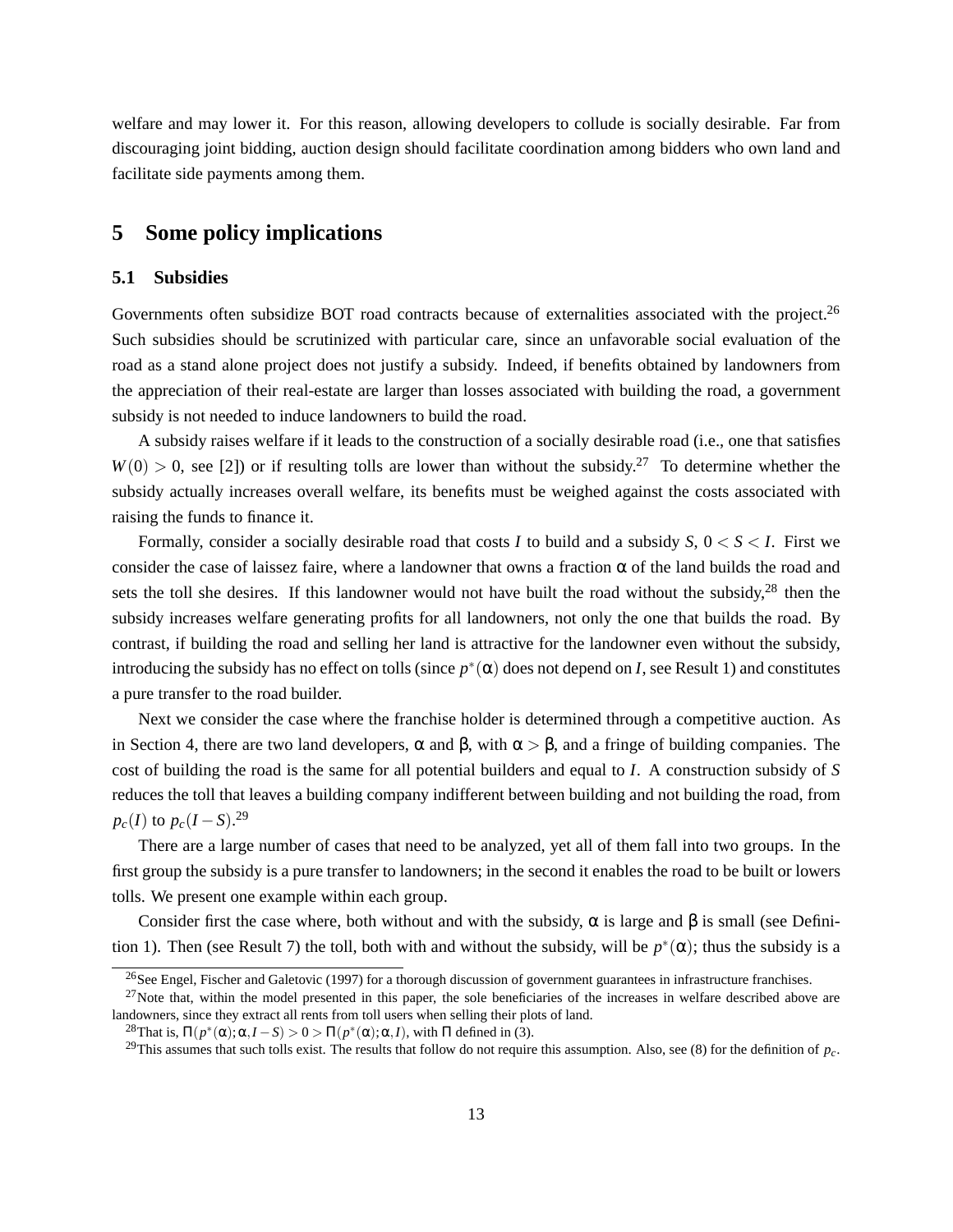pure transfer to developer α.

By contrast, consider the case where  $\alpha$  is small without the subsidy and large with the subsidy, and  $\beta$ is small both with and without the subsidy. Then introducing the subsidy reduces the toll from  $p^*(\alpha)$  to  $p_c(I-S)$ <sup>30</sup>

#### **5.2 Bonus for proposals**

As mentioned in the introduction, the Chilean Concessions Law provides a bonus to the bidder that proposes a project that is auctioned. For example, if the bonus is a fraction *b* of the toll and the proponent bids *p*, then she wins if  $p/(1+b)$  is lower than the remaining bids, yet she may charge *p*.

The reason for the bonus appears to have been an unfortunate analogy with legal monopolies for inventions (patents). According to this reasoning, by providing a compensation for the initial investment in a feasibility study, lobbying for the project and so on, these activities will be encouraged and more projects will be proposed.<sup>31</sup> However, the Chilean legislator seems to have forgotten that assigning a monopoly to an inventor is desirable because of inappropriability problems: social welfare increases with a temporal monopoly on inventions because the profits obtained during the patent period encourage investments in research and development.

The case of the road franchises considered in this paper is quite different, since a developer that owns the road benefits directly from the project. Hence a bonus is not called for, since in some scenarios it has no effect while in others it reduces welfare. Next we present one illustration of each possibility.

Consider first the case where all landowners are small and  $\alpha$  receives the bonus, and assume  $p^*(\alpha)/(1+\alpha)$  $b$ )  $\lt p_c$ . A straightforward extension of Result 7 shows that with a bonus  $\alpha$  wins the auction, and users  $p_0$  *p*<sup>\*</sup>(α). This toll is above the toll that results without a bonus (*p<sub>c</sub>*, see Result 6). By contrast, if α is sufficiently large (or both  $\alpha$  and  $\beta$  are sufficiently large), a bonus for the proponent has no effect on welfare or its distribution.

### **6 Toll discrimination**

Regulators often prohibit price discrimination between users by imposing equal access rules. Are such restrictions warranted in the context of this paper? In this section we assume that developer  $\alpha$  can charge different tolls to households that buy her plots and those that do not. We study what happens under laissez faire and competitive bidding, and consider policy implications.

### **6.1 Laissez faire**

If an  $\alpha$ -developer can set the tolls she desires, discriminating among users, she will sell her plots with a guarantee of zero tolls, while charging the monopoly toll to the rest. Thus, price-discrimination has, in

<sup>30</sup>As mentioned earlier, the benefit of the toll reduction must be compared with the costs of raising *S*.

<sup>&</sup>lt;sup>31</sup>Proposed projects undergo social evaluation to ensure that the projects that are undertaken raise welfare.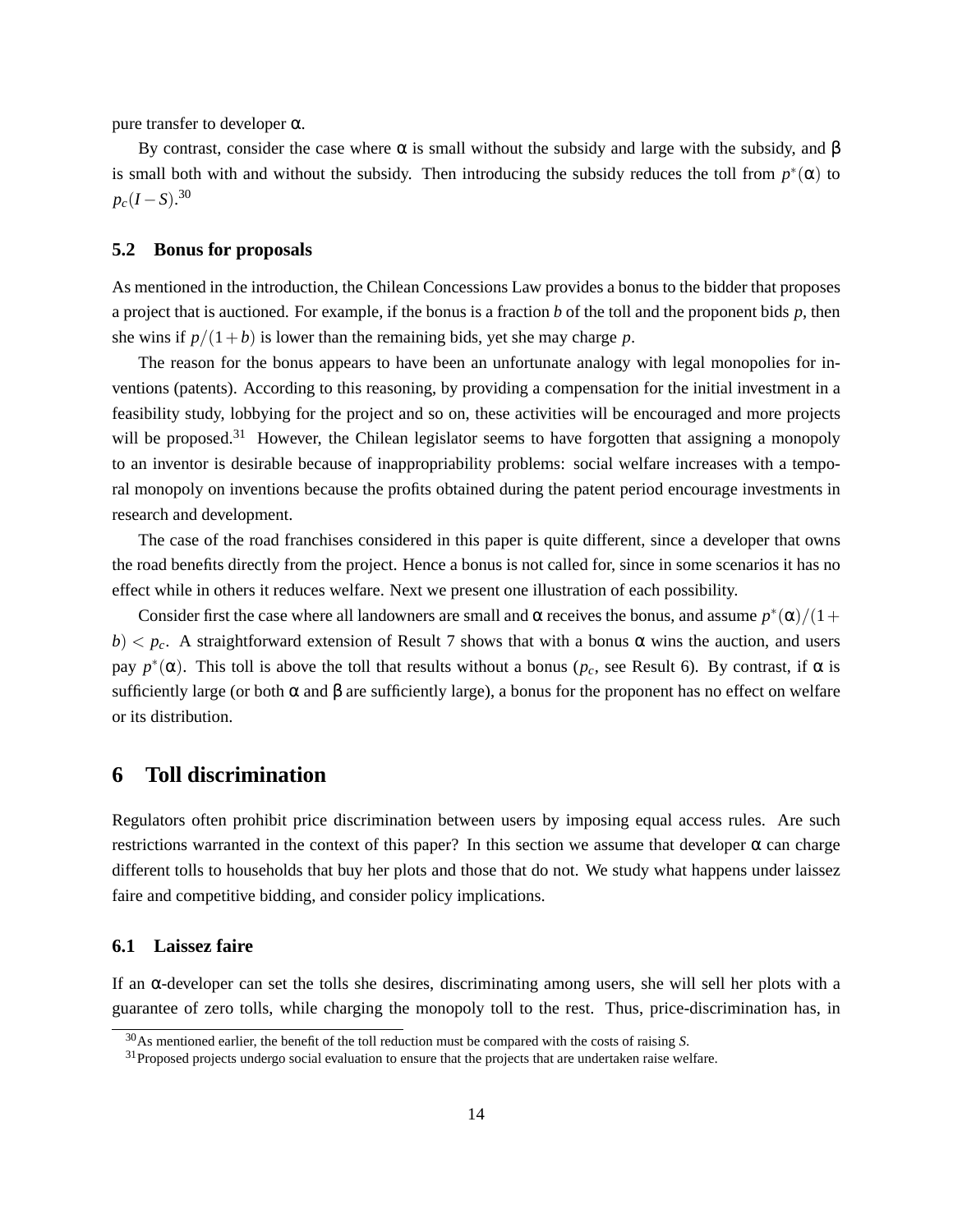principle, an ambiguous effect on welfare. On the one hand, it creates wealth by eliminating the distortion to those who buy  $\alpha$ 's land. But, on the other hand, it reduces the value of the rest of the land.

In Appendix C we derive the following result:

**Result 11** *If*  $\alpha$  *is allowed to discriminate, it will charge a zero toll to those who bought her plots and the monopoly toll to the remaining buyers. This unambiguously reduces welfare if* α *is sufficiently close to one, but may be welfare increasing otherwise.*

This result assumes that the road is built by  $\alpha$  regardless of whether she is allowed to toll discriminate or not. Since for a given toll, profits for the franchise holder under toll discrimination are always at least as high as with uniform tolls, if  $\alpha$  does not find it attractive to build the road with price discrimination, she will also decline to build it with uniform tolls. By contrast, it may happen that  $\alpha$  wants to build the road only if she is allowed to price discriminate. Under these circumstances, price discrimination is welfare increasing.<sup>32</sup>

#### **6.2 Bidding**

For any given toll, price discrimination increases the attractiveness of winning the auction and building the road because the developer can eliminate the toll distortion that reduces the value of her plots while at the same time charging monopoly tolls to the remaining users. To analyze the outcome of the auction when the winner can price discriminate, suppose that  $\alpha$  wins the auction bidding *p*. As we know, with price discrimination  $\alpha$  will charge a toll equal to 0 to buyers of her plots and p to the rest of users, thereby making profits equal to

(10) 
$$
\Pi^{bd}(p;\alpha) = (1-\alpha)pD(p) + \alpha V(0) - I,
$$

where superscript '*bd*' denotes "build and discriminate". This function is plotted in Figure 4.<sup>33</sup> Because *p* does not affect the value of α's plots,  $\Pi^{bd}(p;\alpha)$  peaks at  $p = p_m$  independently of α. By contrast, for any given toll, profits made by  $\alpha$  when not building the road are the same as with uniform tolls— $\Pi^n(p;\alpha)$ remains the same as in Section 4. We denote by  $\tilde{p}^d(\alpha)$  the toll (less or equal than  $p_m$ , see Figure 4) that solves

(11) 
$$
\Pi^{bd}(p;\alpha) = \Pi^{n}(p;\alpha);
$$

that is,  $\tilde{p}^d(\alpha)$  leaves  $\alpha$  indifferent between building and not building the road.<sup>34</sup>

Note that for small values of  $\alpha$  the franchise holder may prefer not to build the road, even if she is allowed to set monopoly tolls. That is,  $\Pi^{bd}$  may be below  $\Pi^n$  for all (finite) values of p. In this case we convene that  $\tilde{p}^d(\alpha) = \infty^{35}$ 

<sup>&</sup>lt;sup>32</sup>The condition for this to be the case is:  $(1 - \alpha)p_mD(p_m) + \alpha V(0) \ge I > (1 - \alpha)p^*(\alpha)D(p^*(\alpha)) + \alpha V(p^*(\alpha))$ .

<sup>33</sup>A straightforward calculation shows that it is increasing and concave in the winning toll.

<sup>&</sup>lt;sup>34</sup>When the franchise holder builds the road and charges uniform tolls, her optimal toll is  $p^*(\alpha)$ . By contrast no such optimal toll exists when she builds the road and discriminates tolls. This explains the difference in the diagrams depicting the indifference toll  $\tilde{p}(\alpha)$  in the case with uniform tolls and  $\tilde{p}^d(\alpha)$  in the case with toll discrimination. Also note that  $\tilde{p}^d(\alpha)$  is decreasing in  $\alpha$  and strictly positive, see (18) in Appendix D for a proof.

<sup>&</sup>lt;sup>35</sup>The analogy with the definition of  $p_c$  should be evident. Also note that in Lemma D.2 in Appendix D we show that  $\tilde{p}^d(\alpha)$  is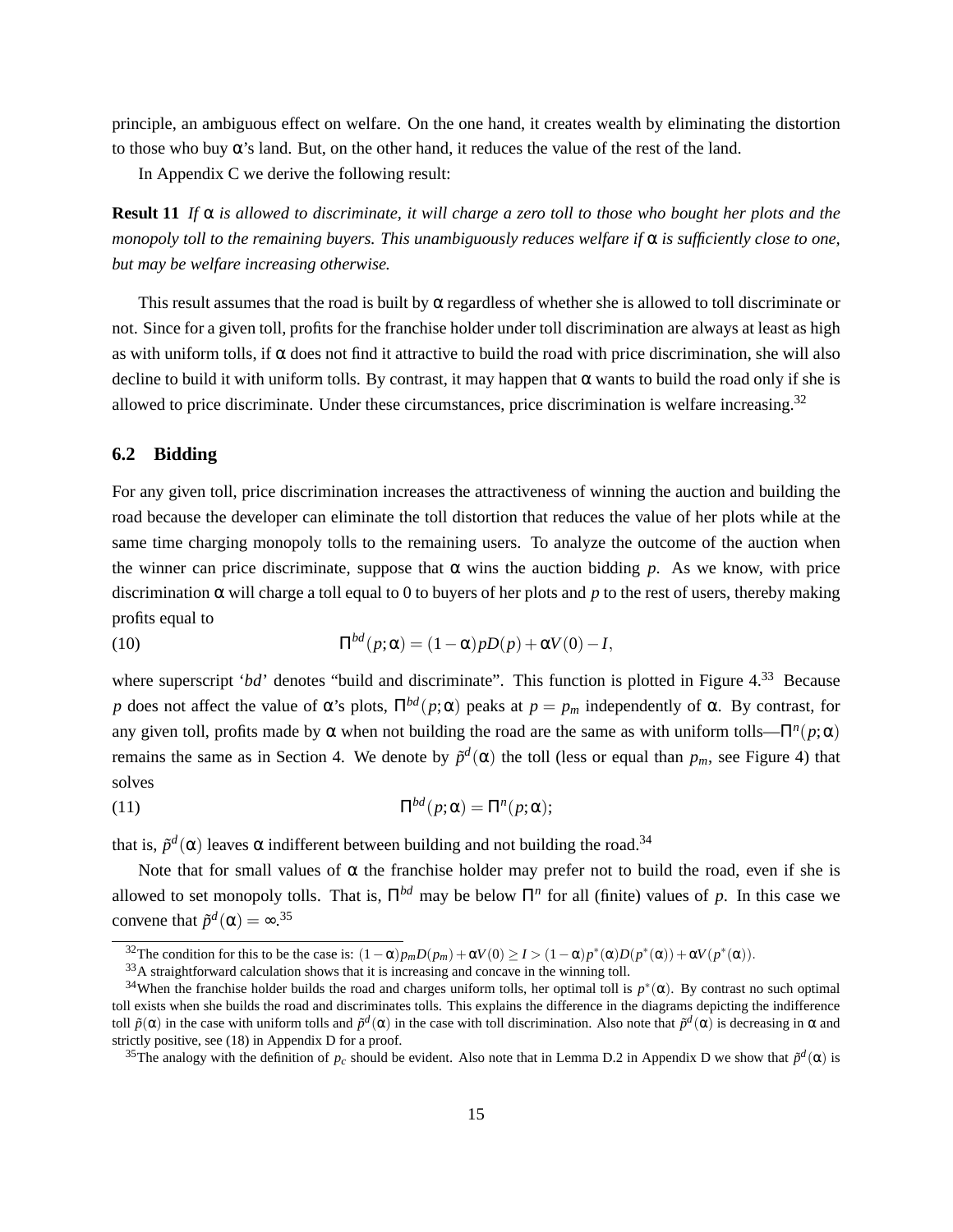

Figure 4: The case of discrimination

**Proposition 6.1** *Assume* α > β *and that, if allowed to discriminate tolls,* α *finds it attractive to build the road. Then, in the case with discrimination, the following possibilities exhaust the Nash equilibria in pure strategies:*

- *1. Whenever p*˜ *d* (β) *is finite,* α *wins the auction in any pure strategy Nash equilibrium. The set of Nash equilibria is characterized by (i)*  $\alpha$ 's winning bid, call it  $p_{\alpha}^-$ , belongs to  $[\tilde{p}^d(\alpha), \tilde{p}^d(\beta)]$  and (ii) the *lowest bid among the loosing bidders is equal to p*α*.* 36
- 2. On the other hand, if  $\tilde{p}^d(\alpha)$  is finite and  $\tilde{p}^d(\beta)$  is not, then  $\alpha$  wins the auction in all Nash equilibria *with a bid equal to pm.*
- 3. Finally, if  $\tilde{p}^d(\alpha)$  (and therefore  $\tilde{p}^d(\beta)$ ) are infinite, there are two Nash equilibria in pure strategies. *In the first one the winner is*  $\alpha$  *while in the second one it is*  $\beta$ .<sup>37</sup> *In both cases the winning toll is*  $p_m$ .

**Proof:** See Appendix D.  $\blacksquare$ 

Thus if developers are sufficiently large,<sup>38</sup> with price discrimination developer  $\alpha$  always wins the auction

finite for all values of  $\alpha$  if and only if  $p_c$  (defined in Section 4.2) is finite. Otherwise,  $\tilde{p}^d(\alpha)$  is finite if and only if  $\alpha \ge \bar{\alpha}$ , with  $\bar{\alpha} = (I - p_m D(p_m))/(V(0) - V(p_m)).$ 

<sup>&</sup>lt;sup>36</sup>Where  $p_{\alpha}^-$  is a shade below  $p_{\alpha}$ , see Appendix D for details.

<sup>&</sup>lt;sup>37</sup>Existence of the latter requires that  $\Pi^{\bar{b}\bar{d}}(p_m;\beta) > 0$ .

 $38$  Developer α large in the sense defined in the preceding subsection is sufficient.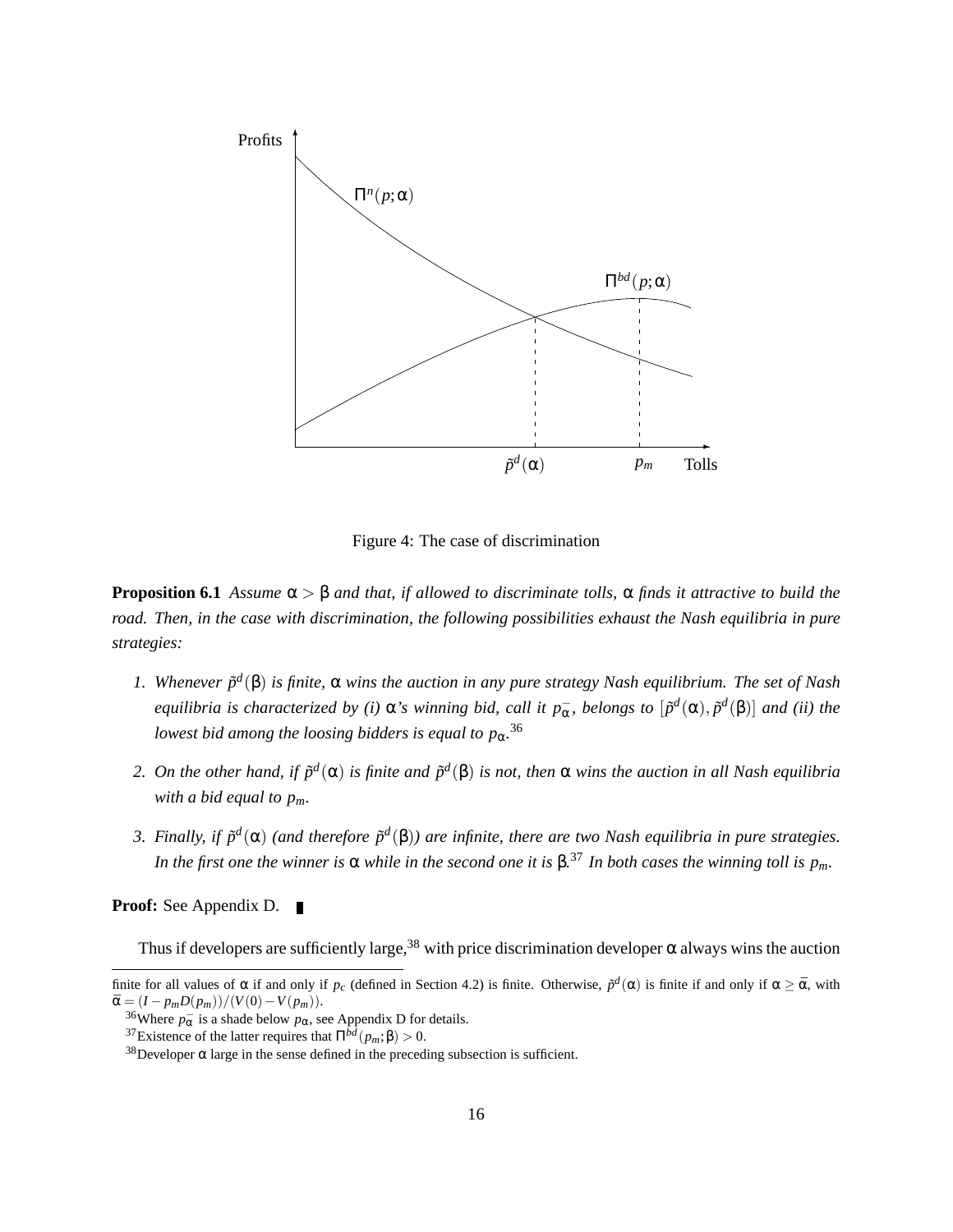and limit–prices the second–highest bid.<sup>39</sup> Since developer  $\alpha$  stands to win most by eliminating the price distortion caused by tolls, she will always bid more aggressively than developer β or any other building company. This explains why  $\alpha$  always wins the auction. Furthermore, contingent on winning the auction, developer  $\alpha$  would like to set the toll as high as possible, which explains why in equilibrium she limit prices the second-highest bid.

That the range of winning tolls is  $[\tilde{p}^d(\alpha), \tilde{p}^d(\beta)]$  follows from noting that it is not in  $\alpha$ 's interest to 'bid a toll above  $\tilde{p}^d(\beta)$ , since for such a toll  $\beta$  finds it attractive to bid  $\tilde{p}^d(\beta)$  and win the auction. Similarly, the lowest toll that β can credibly bid is  $\tilde{p}^d(α)$ , since if it bids a lower toll α finds it attractive to let β win.

How do auctions with price discrimination and uniform pricing compare from a welfare perspective? We begin with the following result:

**Result 12** *Whenever*  $p^*(\alpha) \geq \tilde{p}(\beta)$ *, social welfare with price discrimination is higher than with uniform pricing.*

**Proof:** See Appendix D. ■

The following corollary follows straightforwardly from Result 12:

**Corollary 1** *If developer* α *is small (in the sense of Definition 1) and* β > 0 *then welfare is higher under price discrimination than with uniform pricing.*

Consider next the case when  $\alpha$  is close to 1. In that case the uniform price auction is always won by  $\alpha$  bidding  $p^*(\alpha)$  (see Result 7). By contrast, with price discrimination the winning toll is at least  $\tilde{p}^d(\alpha)$ . Moreover,  $p^*(\alpha)$  approaches 0 as  $\alpha$  tends to one. Since  $\tilde{p}^d(1) > 0$ , the following Proposition follows:

**Proposition 6.2** *If developer* α *is large (*α *close to 1), then uniform pricing leads to higher welfare than toll discrimination.*

### **Proof:** See Appendix D. ■

We found that collusion between developers never hurts welfare with uniform pricing . With discrimination, however, collusion eliminates competition between α and β and rises the upper bound of equilibrium prices to *pc*. Hence, collusion may be welfare decreasing. Yet it may also increase welfare, as happens when  $\alpha + \beta$  is sufficiently close to one, since in this case the coalition of landowners will have incentives to charge a toll close to zero.

# **7 Conclusion**

Highways, and more generally infrastructure projects, change the value of land, because their benefits are capitalized into its price. This paper has examined the strategies of large real estate developers and how these strategies affect social welfare. Our results depend on the fraction of the land that is owned by the largest

<sup>&</sup>lt;sup>39</sup>Recall that our tie breaking assumption implies that  $\alpha$  can limit price any other's bid by matching it.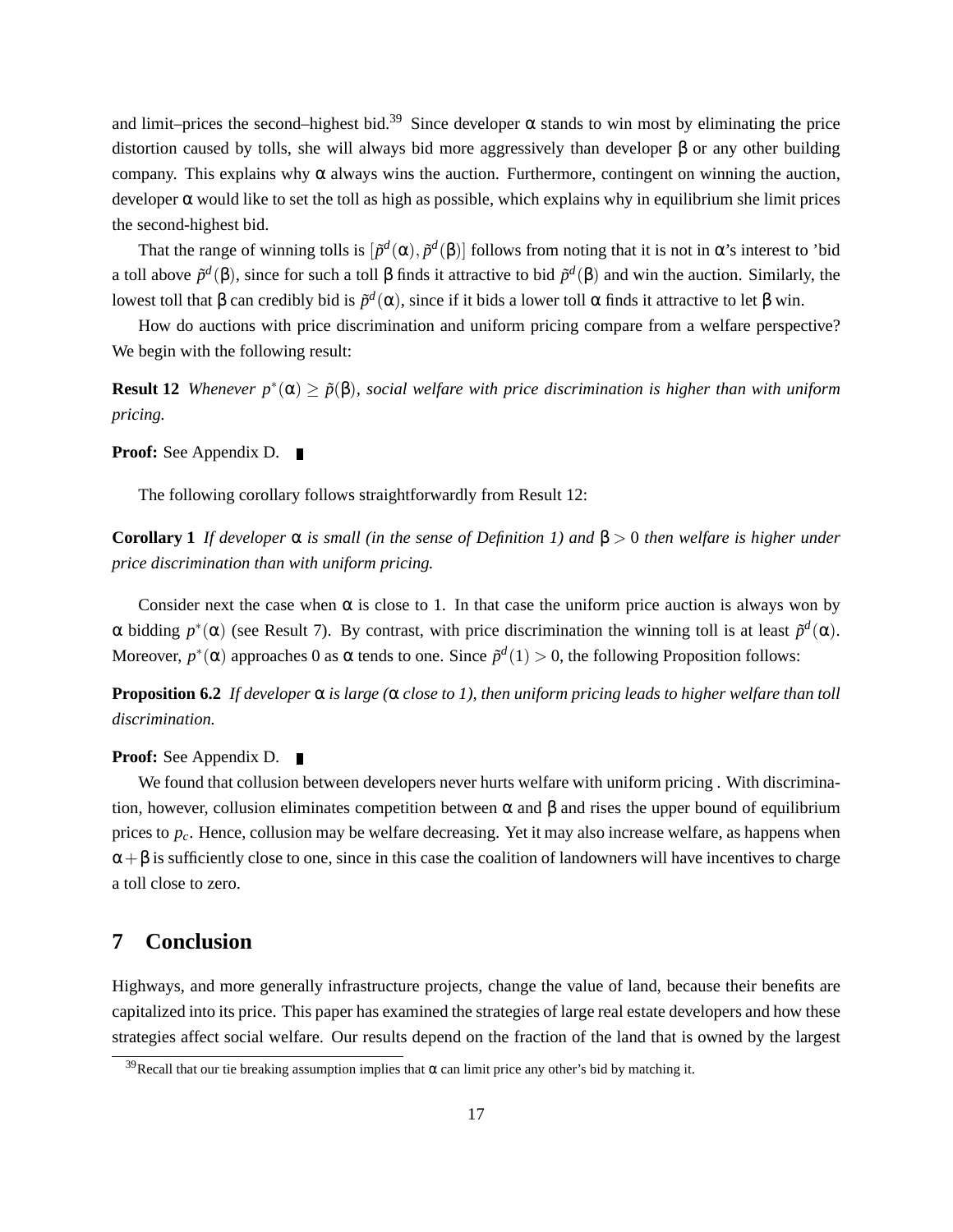landowners, and on the possibility of discrimination between different users of the road. We show that it is always in the interest of the real estate developer to charge a zero toll on buyers of her land, and hence she always prefers to discriminate in tolls. If she is not allowed to discriminate, and this rule is enforceable, we show that welfare is maximized when large landowners are allowed to collude in the bidding process, and that competition may lower welfare. On the other hand, when discrimination is possible, competition among small landowners leads to higher welfare than under uniform tolls.

In the light of this analysis, it is interesting to examine the aftermath of the auction for the road to Chicureo, described in the Introduction. As predicted by our model, the largest landowners formed a group to present a single bid. In the end, however, no one showed up for the auction. The landowners complained that contingent subsidies against losses in the highway project were too small, making the franchise unprofitable. Our analysis suggests that profitability of the highway itself is not a true measure of the overall private value of the project for large developers. There are two possible explanations. Since large landowners internalize most of the social benefits of the highway, building the highway might not have been socially desirable. If this were the case, the fact that there was no participation was welcome. More plausibly however, the large landowners were lobbying for a larger government handout, and were willing to wait given the then low current prices for real estate (due to an economic slowdown), which made waiting costless. A subsidy in this case would be a pure wealth transfer with no allocative effects.

Finally it is worth considering whether the issues considered in this paper are quantitatively relevant. Consider the case in which there are 6000 plots of land, and assume that families make three trips a day in the equilibrium and that the cost of the road is US\$170MM.<sup>40</sup> If there is no toll discrimination, no collusion and there are no other users for the road, small landowners would have to finance the road out of tolls, which implies a toll of US\$2.59. If we assume linear demand, we can calculate the benefits from having a single landowner as compared to dispersed landowners, by measuring the effect of reducing tolls to zero. The increase in welfare depends on the toll at which plot owners stop using the road (i.e., the vertical intercept). For example, it varies between 29 and 91% of the construction cost when the intercept varies between \$7 and \$4.

 $40$ These figures come from the Chicureo example. We will use a discount rate of 10%, and no maintenance and operation costs.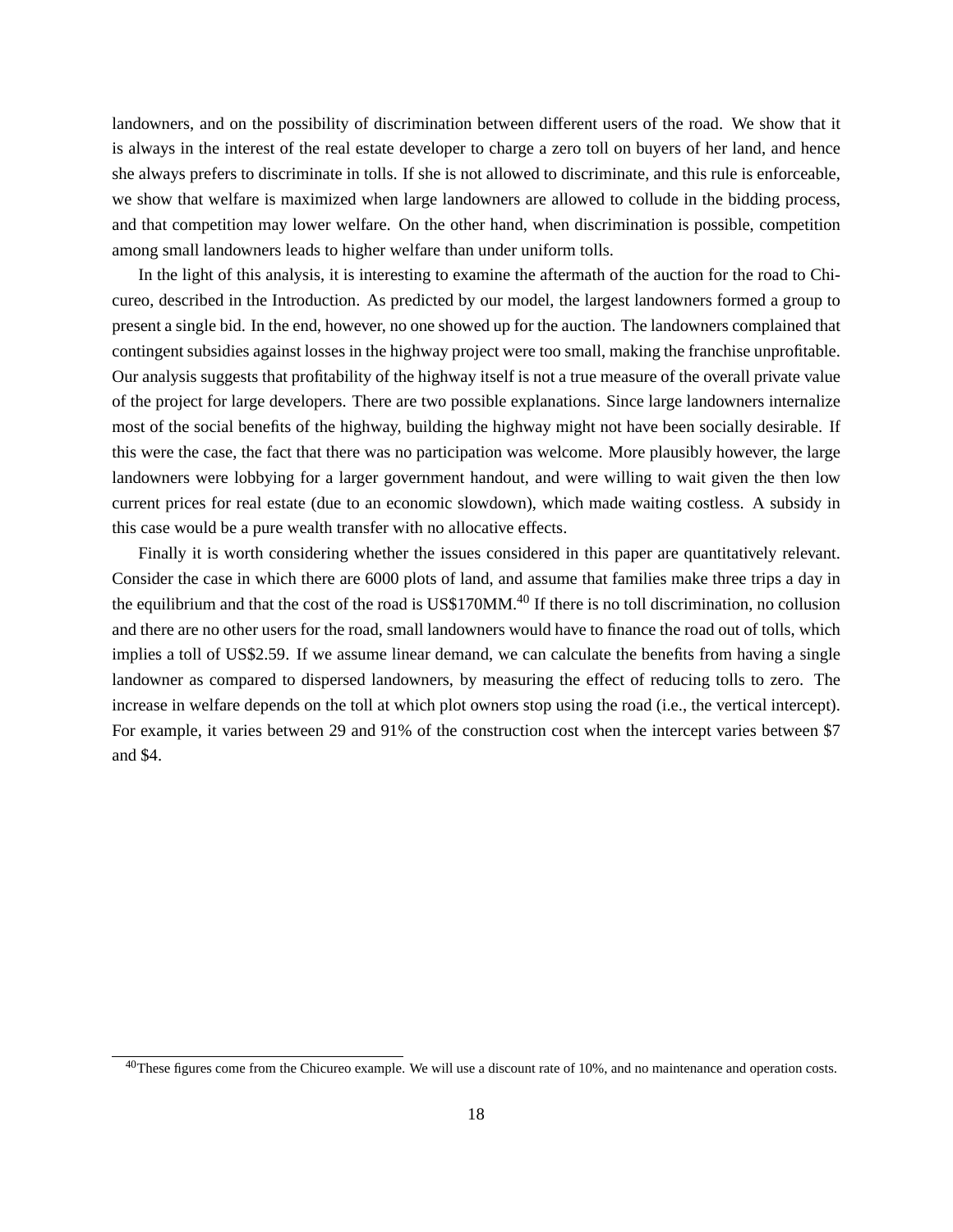# **References**

- [1] Chadwick, E., "Results of Different Principles of Legislation in Europe," *Journal of the Royal Statistical Society*, **A 22**, 381–420, 1859.
- [2] Demsetz, H., "Why Regulate Utilities," *Journal of Law and Economics*, **11**, 55–66, 1968.
- [3] Díaz, C., and R. Soto, "Open–Access Issues in the Chilean Telecommunications and Electricity Sectors," Working Paper, Infrastructure and Financial Markets Division, Sustainable Development Division, Inter-American Development Bank, August 1999.
- [4] Engel, E., R. Fischer and A. Galetovic, "Infrastructure Franchising and Government Guarantees," in *Dealing with Public Risk in Private Infrastructure*, edited by Timothy Irwin, Michael Klein, Guillermo E. Perry and Mateen Thobani, Washington, D.C.: The World Bank, 1997.
- [5] —————-, "How to Auction an Essential Facility when Underhand Agreements are Possible," NBER Working Paper No. 8146, 2001a.
- [6] —————-, "Least-Present-Value-of-Revenue Auctions and Highway Franchising." *Journal of Political Economy*, **109** (5), 993–1020, 2001b.
- [7] Faulkner, H., *American Economic History*. New York: Harper & Brothers, 1960.
- [8] Fujita, M., *Urban Economic Theory: Land Use and City Size*, Cambridge: Cambridge Univeristy Press, 1989.
- [9] Gómez–Ibáñez, J.A., and J. Meyer, *Going Private: The International Experience with Transport Privatization*. Washington, D.C.: The Brookings Institution, 1993.
- [10] Guasch, J.L., "Concessions: Boom or Bust? Determinants of Failure and Success: An empirical study of a decade of experience," paper presented at the Fifth Annual Meeting of the Latin American and the Caribbean Economic Association (LACEA), Rio de Janeiro, Brazil, October 2000.
- [11] Harstad, R. and M. Crew, "Franchise Bidding Without Holdups: Utility Regulation with Efficient Pricing and Choice of Provider," *Journal of Regulatory Economics*, **15**, 141-163, 1999
- [12] Irwin, T., M. Klein, G. Perry and M. Thobani (editors), *Dealing with Public Risk in Private Infrastructure*. Washington, D.C.: The World Bank, 1997.
- [13] Jehiel, P., B. Moldovanu and E. Stacchetti, "How (Not) to Sell Nuclear Weapons," *American Economic Review*, **86**, 814–829, 1996.
- [14] —————-, "Multidimensional Mechanism Design for Auctions with Externalities," *Journal of Economic Theory*, **85**, 1999, 258–293.
- [15] Laffont, J. and J. Tirole, *A Theory of Incentives in Procurement and Regulation*. Cambridge, Mass.: MIT Press, 1993.
- [16] Magni, A., Personal communication, August 2000.
- [17] Posner, R., "The Appropriate Scope of Regulation in Cable Television," *The Bell Journal of Economics*, **3**, 335–358, 1972.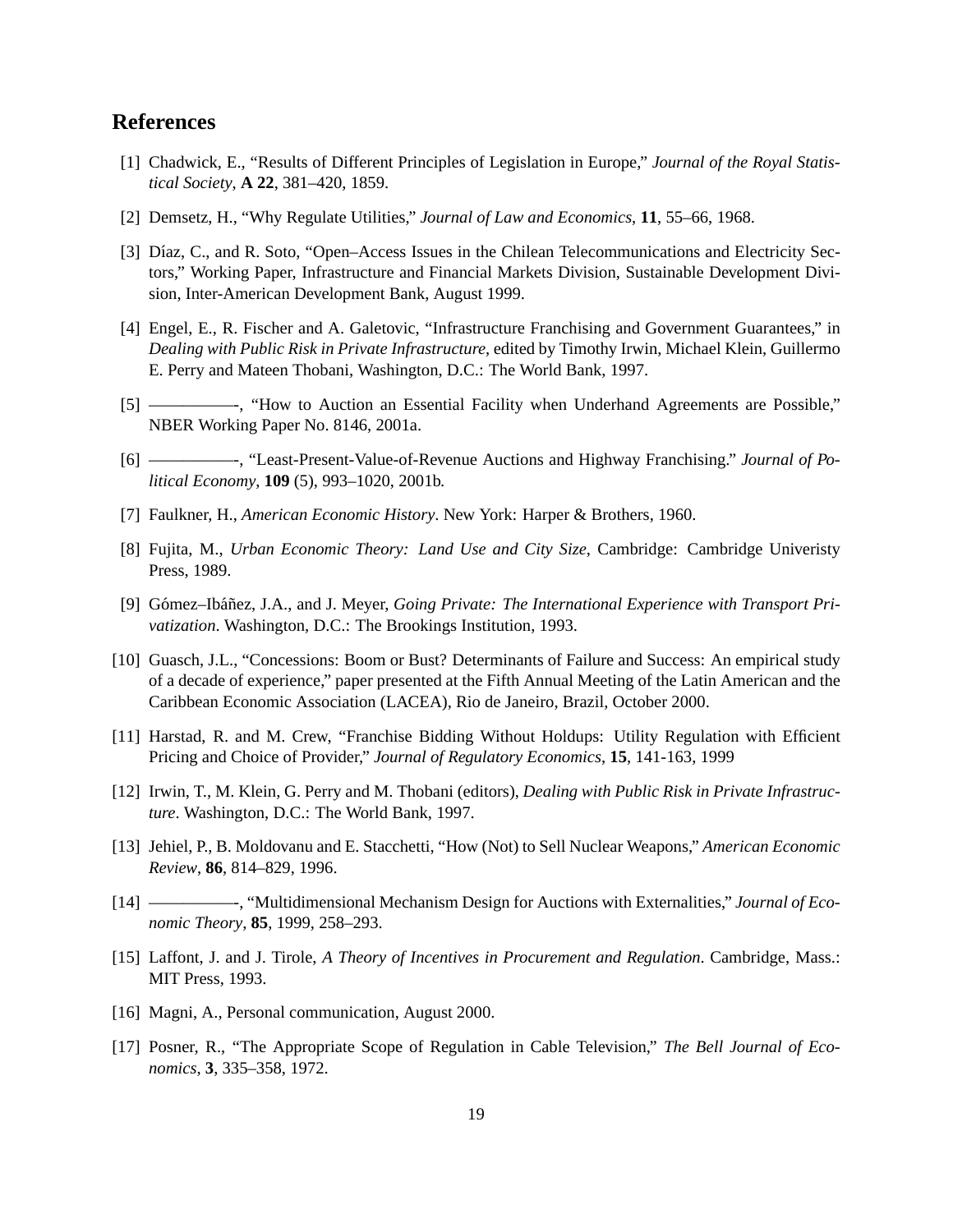- [18] Riordan, M.H., and D.E.M. Sappington, "Awarding Monopoly Franchises." *American Economic Review*, **77**, 375–387, 1987.
- [19] Spengler, J., "Vertical Integration and Anti-trust Policy," *Journal of Political Economy*, **58**, 347–352, 1950.
- [20] Spulber, D., *Regulation and Markets*. Cambridge, Mass.: MIT Press, 1989.
- [21] Stigler, G.J., *The Organization of Industry*, Homewood, Il.: Richard D. Irwin, 1968.
- [22] Topkis, D.M., *Supermodularity and Complementarity*, Princeton: Princeton University Press, 1998.
- [23] Williamson, O.E., "Franchise bidding for natural monopolies—in general and with respect to CATV." *Bell Journal of Economics*, **7** 73–104, 1976.
- [24] —————-, *The Economic Institutions of Capitalism*. New York: Free Press, 1985.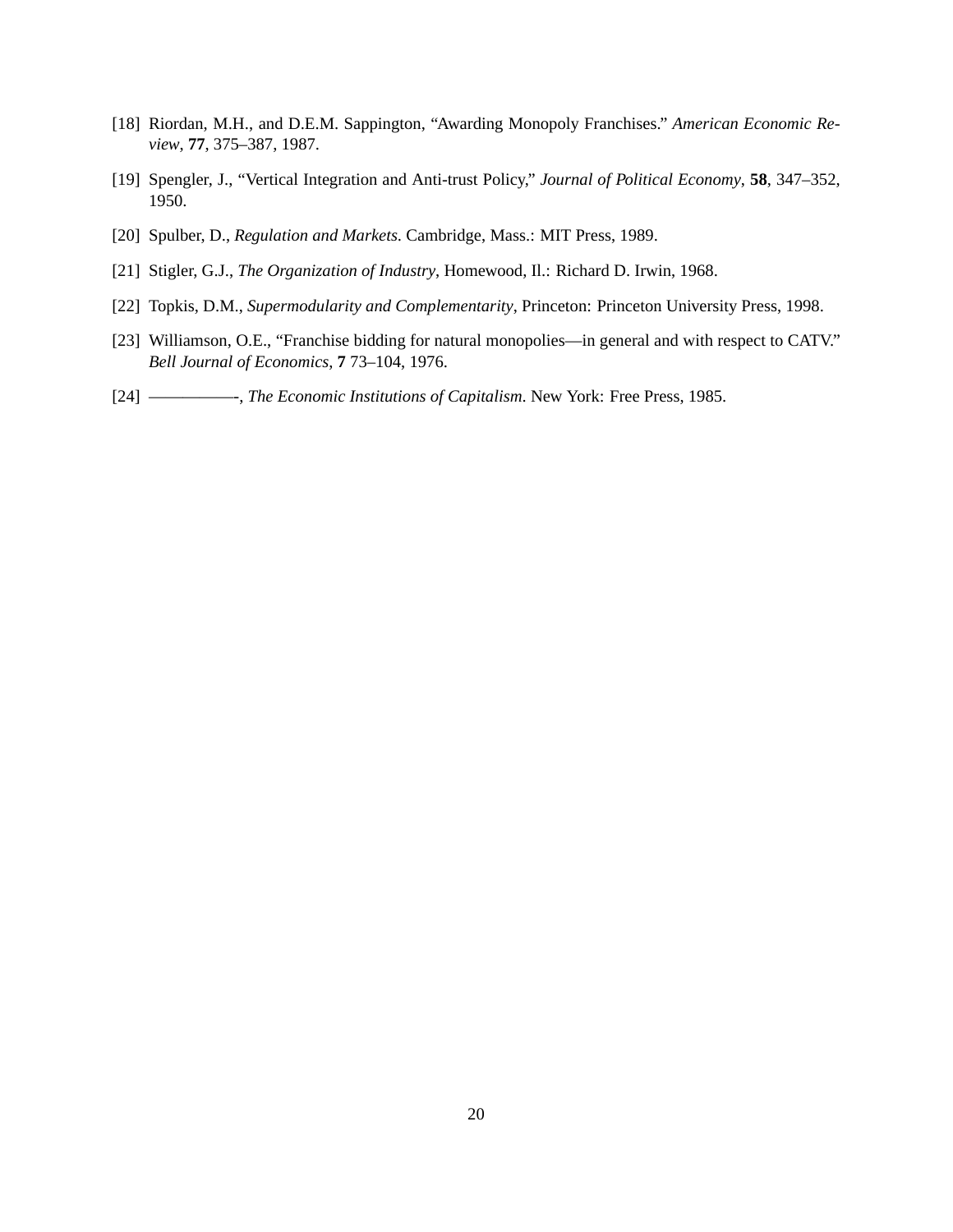### APPENDICES

# **A Results in Section 3**

**Proposition A.1** *Assume that*

$$
[D'(p)]^2 > \frac{1}{2}D(p)D''(p)
$$

*for all p below the monopoly price. Then any p satisfying the first order condition (5) also satisfies the corresponding second order condition.*

**Proof:** The second order condition corresponding to  $\max_{p} \Pi_{\alpha}(p)$  is:

$$
(2-\alpha)D'(p)+pD''(p)<0.
$$

Substituting the expression for *p* that follows from the first order condition (5) in the expression above and rearranging terms shows that the second order condition is equivalent to:

(12) 
$$
\frac{2-\alpha}{1-\alpha} [D'(p)]^2 - D(p)D''(p) > 0.
$$

If the inequality above holds for all  $p < p_m$  it will also hold for  $p^*(\alpha)$ ,  $\alpha \in [0,1]$ . The proof concludes by noting that the minimum value of  $(2-\alpha)/(1-\alpha)$  over  $\alpha \in [0,1]$  is 2. ■

### **B Results in Section 4.2**

We now characterize the Nash equilibria of the auction with uniform tolls. This characterization follows directly from the following lemma, where we derive developer γ's best-response correspondence:

**Lemma B.1** *Let p* <sup>−</sup> *denote the smallest bid among all bidders, excluding* γ*. Without loss of generality we may assume p* <sup>−</sup> ≤ *p<sup>c</sup> (see Result 5). Then, if* γ *is small her best response correspondence is*

$$
\mathcal{P}(\underline{p}^-;\gamma) = \begin{cases} [p_c,\infty] & \text{if } \underline{p}^- = p_c; \\ (\underline{p}^-,\infty] & \text{if } p_c > \underline{p}^-.\end{cases}
$$

*And if* γ *is large it is:*

$$
\mathcal{P}(\underline{p}^-;\gamma)=\left\{\begin{array}{ll}p^*(\gamma)&\text{if } \underline{p}^-\in[\tilde{p}(\gamma),\infty];\\ (\underline{p}^-,\infty]&\text{if }\underline{p}^-<\tilde{p}(\gamma),\end{array}\right.
$$

*where*  $\tilde{p}(\gamma)$  *is defined by*  $\Pi^n(\tilde{p}(\gamma); \gamma) = \Pi^b(p^*(\gamma); \gamma)$ *.* 

**Proof:** Suppose  $p^*(\gamma) \ge p_c$ , i.e.,  $\gamma$  small. Then  $\Pi^b(p, \gamma) \ge \Pi^n(p, \gamma)$  for  $p \ge p_c$ . Hence, if  $p^- < p_c$  then  $\Pi^b$  <  $\Pi^n$  and γ is better-off not building the road, so that any  $p \in (p^-,\infty]$  is a best response. If  $p^- = p_c$  then  $\Pi^b(p^-, \gamma) = \pi^a(p^-, \gamma)$  and γ is indifferent between building and not building the road, so that any *p* ∈ [*p*<sup>−</sup>,∞] is a best response.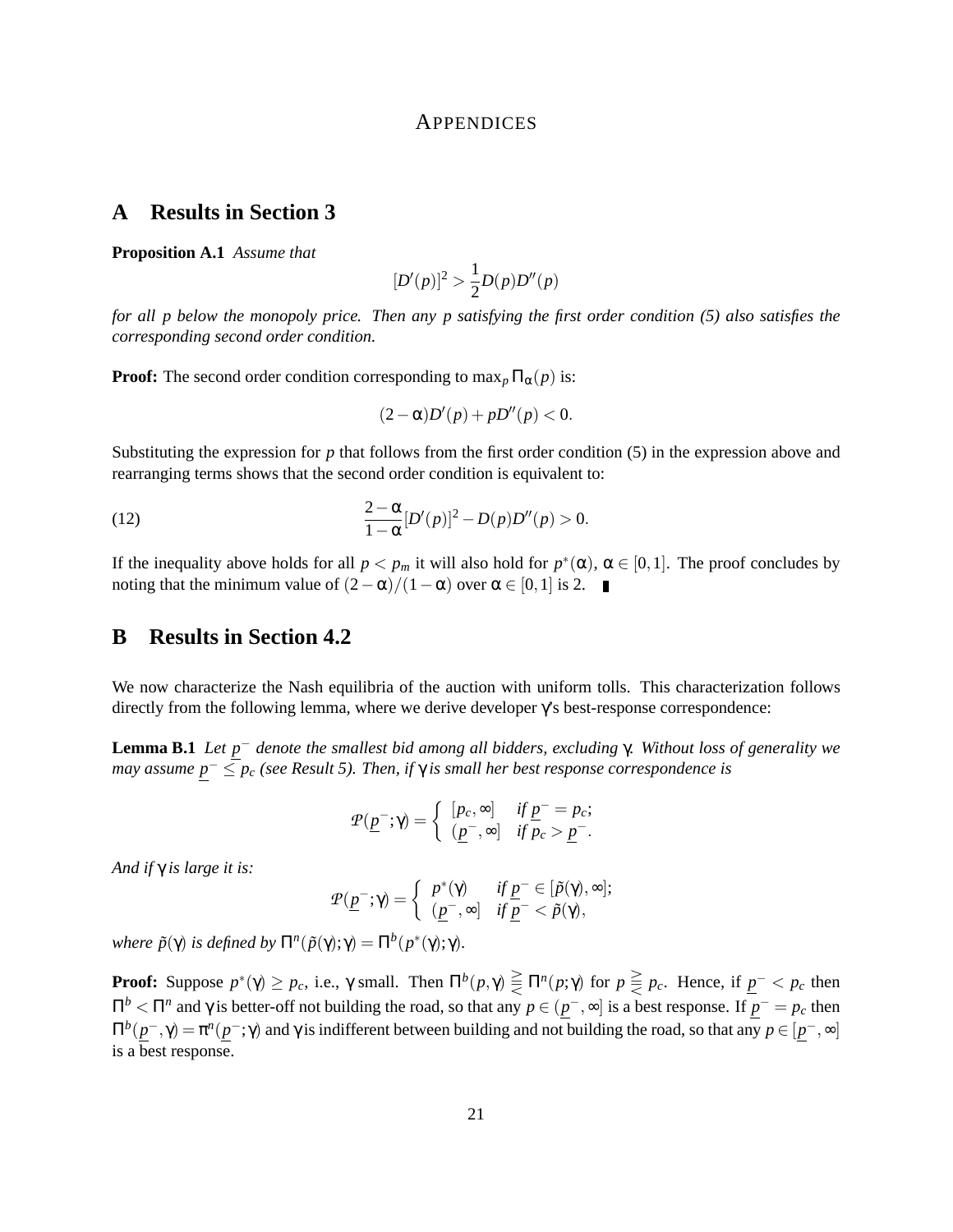Now suppose  $p^*(γ) < p_c$ , i.e., γ is large. If  $p^- ∈ [p(γ), p_c]$ , then  $\Pi^n(p^-; γ) ≤ \Pi^b(p(γ); γ)$  (see Figure 2). Hence, it is optimal for  $\gamma$  to build and charge  $p^*(\gamma)$ , which is a best response. On the other hand, if  $p^- < \tilde{p}(\gamma)$ , then  $\Pi^n(p^-; \gamma) > \Pi^b(\tilde{p}(\gamma); \gamma)$  and γ is better-off not building the road. Hence, bidding more than  $\bar{p}$ <sup>-</sup> is optimal for  $\gamma$  in this case.

**Proposition B.1** *Denote by p the lowest (and therefore winning) bid in the auction. Then:*

- *(i)* In any Nash equilibrium  $p \leq p_c$ .
- *(ii)* If  $\alpha$  *(and therefore*  $\beta$ *) is small, then any set of bids where two are equal to*  $p_c$  *and the remainder is larger or equal than p<sup>c</sup> is a Nash equilibrium. Furthermore, this characterizes all Nash equilibria in pure strategies. It follows that the resulting toll is pc.*
- (*iii*) If  $\alpha$  is large and  $p^*(\alpha) < \tilde{p}(\alpha) \leq p^*(\beta)$ , then any set of bids such that  $\alpha$  bids  $p^*(\alpha)$  and the remaining *bidders bid above p*˜(α) *is a Nash equilibrium of the auction. Furthermore, this exhausts all Nash equilibrium in pure strategies.*
- $(iv)$  If  $p^*(\beta) < \tilde{p}(\alpha)$ , then any set of bids such that  $(a)$   $\alpha$  bids  $p^*(\alpha)$  and the remainder bids above  $\tilde{p}(\alpha)$  or *(b)* β *bids*  $p^*(β)$  *and the remainder bids above*  $\tilde{p}(β)$  *is a Nash equilibrium of the auction. Furthermore, both possibilities exhaust the set of Nash equilibria in pure strategies.*

#### **Proof:**

- (i) Suppose that in a Nash equilibrium the winning bid, *p*, is larger than  $p_c$ . Since, by definition,  $p_cD(p_c)$  = *I*, it follows that if  $p > p_m$ , a builder who unilaterally deviates bidding  $p_m$  would win the auction and make a profit. If  $p \leq p_m$ , then a builder who unilaterally deviates bidding a shade below p would win the auction and make a profit. It follows that in a Nash equilibrium the winning bid cannot be above *pc*.
- (ii) Clearly in a Nash equilibrium the winning bid,  $p$ , cannot be below  $p_c$ , because it would pay to that bidder to unilaterally deviate (see Lemma B.1). Furthermore, Lemma B.1 (which also holds for  $\gamma = 0$ ) shows that bidding in  $[p_c, \infty]$  is a best response to  $p^- = p_c$  for any bidder.
- (iii) Strategies induce  $p > \tilde{p}(\alpha)$ , and Lemma B.1 implies that  $P(p; \alpha) = p^*(\alpha)$ . Moreover, Lemma B.1 implies that  $P(p^*(\alpha), \beta) = (p^*(\alpha), \infty)$ , since  $p = p^*(\alpha) < p^*(\overline{\beta}) < \tilde{p}(\beta)$ ; and  $P(p^*(\alpha), 0) = (p^*(\alpha), \infty)$ , since  $p^*(0) = p_m > p_c$ . Hence any toll above  $\tilde{p}(\alpha)$  is a best response for  $\beta$  and for the building companies.
- (iv) We consider both cases separately:
	- (a) Strategies induce  $p > \tilde{p}(\alpha)$ , and Lemma B.1 imply that  $\mathcal{P}(p;\alpha) = p^*(\alpha)$ . Consider next developer β. Since  $p^*(\alpha) < p^*(\beta)$ , it follows that  $\Pi^n(p^*(\alpha); \beta) > \Pi^b(p^*(\beta); \beta) > \Pi^b(p^*(\alpha); \beta)$ , which is the highest profit that  $\beta$  can make when building the road. Therefore,  $\mathcal{P}(p^*(\alpha); \beta) = (p^*(\alpha), \infty)$ and any toll above  $\tilde{p}(\alpha)$  is a best response to  $p^*(\alpha)$ . Last,  $\mathcal{P}(p^*(\alpha);0) = (p^*(\alpha), \infty)$ , since  $p^*(0) = p_m > p_c$  and any toll above  $\tilde{p}(\alpha)$  is a building company's best response.
	- (b) According to strategies,  $p > \tilde{p}(\beta)$ , and a Lemma B.1 implies that  $\mathcal{P}(p;\beta) = p^*(\beta)$ . Consider next developer  $\alpha$ . Since  $p^*(\beta) < \tilde{p}(\alpha)$ , it follows that  $\Pi^n(p^*(\beta); \alpha) > \Pi^b(p^*(\alpha); \alpha)$ , which is the highest profit that  $\alpha$  can make when building the road. Therefore,  $P(p^*(\beta);\alpha) = (p^*(\beta), \infty)$ , and any toll above  $\tilde{p}(\beta)$  is a best response to  $p^*(\alpha)$ . Last,  $\mathcal{P}(p^*(\beta);0) = (p^*(\beta), \infty)$ , since  $p^*(0) = p_m > p_c$  and any toll above  $\tilde{p}(\beta)$  is a building company's best response.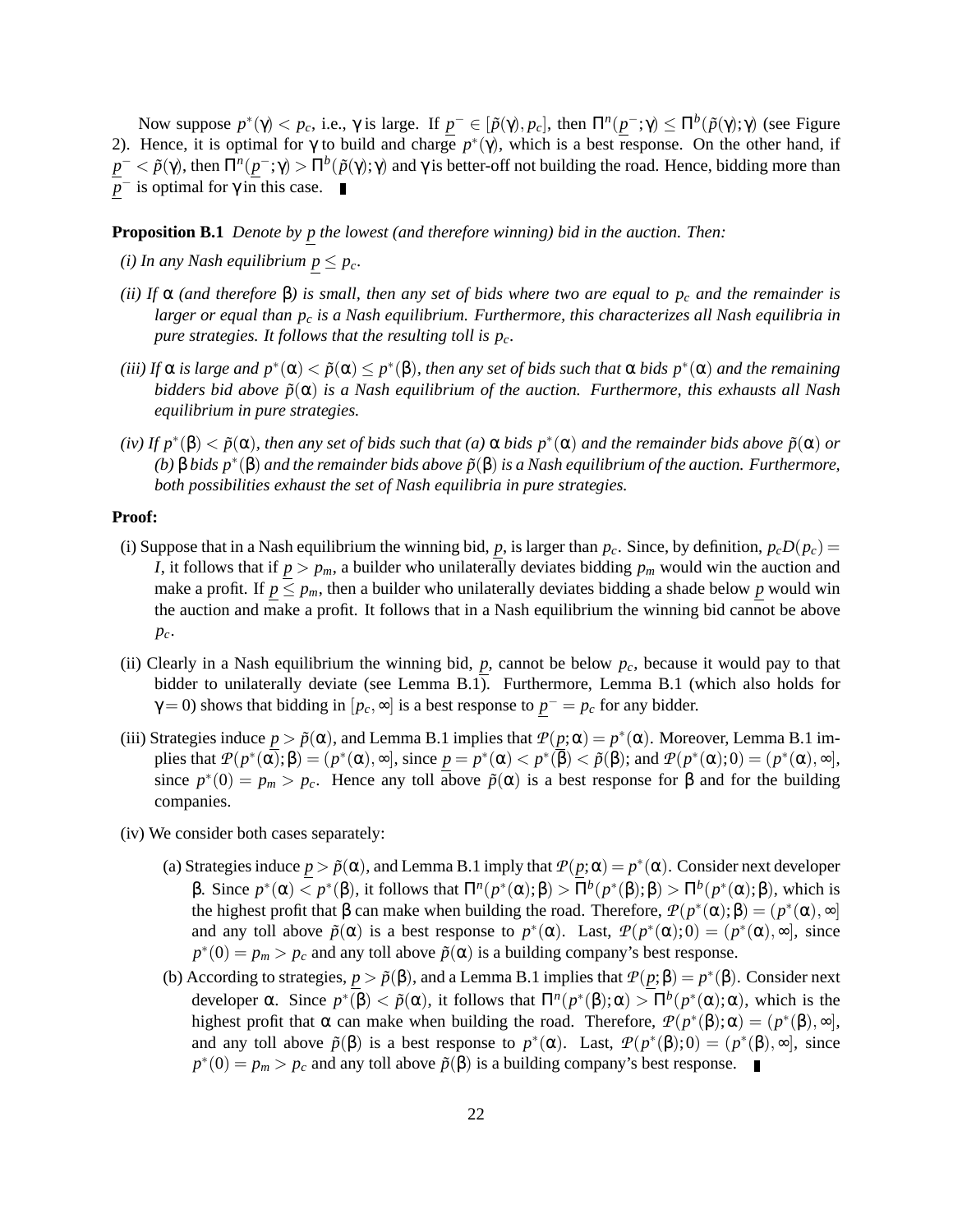# **C Results in Section 6.1**

In this section we derive three results, which are summarized in the main text under Result 11.

**Proposition C.1** *For* α *sufficiently close to one and under laissez faire, uniform tolls lead to higher welfare than toll discrimination.*

**Proof:** Welfare under uniform pricing equals  $W(p^*(\alpha))$  (see equation [6]) while under price discrimination it is

$$
\alpha \int_0^{D(0)} D^{-1}(s) ds + (1 - \alpha) \int_0^{D(p_m)} D^{-1}(s) ds - I.
$$

Subtracting  $W(p^*(\alpha))$  from this expression yields the difference in welfare between discrimination and uniform pricing for a given  $\alpha$ :

(13) 
$$
\Delta W(\alpha) \equiv \alpha \int_{D(p^*(\alpha))}^{D(0)} D^{-1}(s) ds - (1 - \alpha) \int_{D(p_m)}^{D(p^*(\alpha))} D^{-1}(s) ds.
$$

Note that, since uniform tolls and toll discrimination are indistinguishable when  $\alpha = 0$  or  $\alpha = 1$ , we have:

$$
\Delta W(0) = \Delta W(1) = 0.
$$

Differentiating both sides of (13) with respect to  $\alpha$  yields

(15) 
$$
\Delta W'(\alpha) = \int_{D(p_m)}^{D(0)} D^{-1}(s) ds - p^*(\alpha) D'(p^*(\alpha)) \frac{dp^*(\alpha)}{d\alpha} = \int_{D(p_m)}^{D(0)} D^{-1}(s) ds + (1 - \alpha) D(p^*(\alpha)) \frac{dp^*(\alpha)}{d\alpha},
$$

where the second equality follows from (5). Since  $\Delta W(1) = 0$  (see [14]) and  $\Delta W'(1) > 0$  (from [15]), discrimination is welfare decreasing when  $\alpha$  is sufficiently close to one.

Next we provide an example where toll discrimination leads to higher welfare than uniform tolls. Thus the condition that  $\alpha$  be close to one in the previous proposition is essential.

**Example 1** *Consider a truncated, isoelastic demand with elasticity* ε *larger than* −1*. More precisely, let*  $D(p) = 0$  for  $p > p_{\text{max}}$ ,  $D(p) = p^{\varepsilon}$  for  $p_{\text{min}} < p < p_{\text{max}}$  and  $D(p) = p_{\text{min}}^{\varepsilon}$  for  $p < p_{\text{min}}$ . A patient but *straightforward calculation shows that*

$$
\Delta W(\alpha) = \begin{cases} \alpha \int_{D(p_{\text{max}})}^{D(p_{\text{min}})} D^{-1}(s) ds & \text{for } \alpha < 1 + \varepsilon \\ - (1 - \alpha) \int_{D(p_{\text{max}})}^{D(p_{\text{min}})} D^{-1}(s) ds & \text{for } \alpha > 1 + \varepsilon. \end{cases}
$$

*It follows that price discrimination is welfare improving for*  $\alpha < 1 + \varepsilon$ .

We end this section by showing that by imposing additional conditions on the demand function *D* (a convex demand function is sufficient), a similar result to Proposition C.1 can be derived for  $\alpha$  close to zero.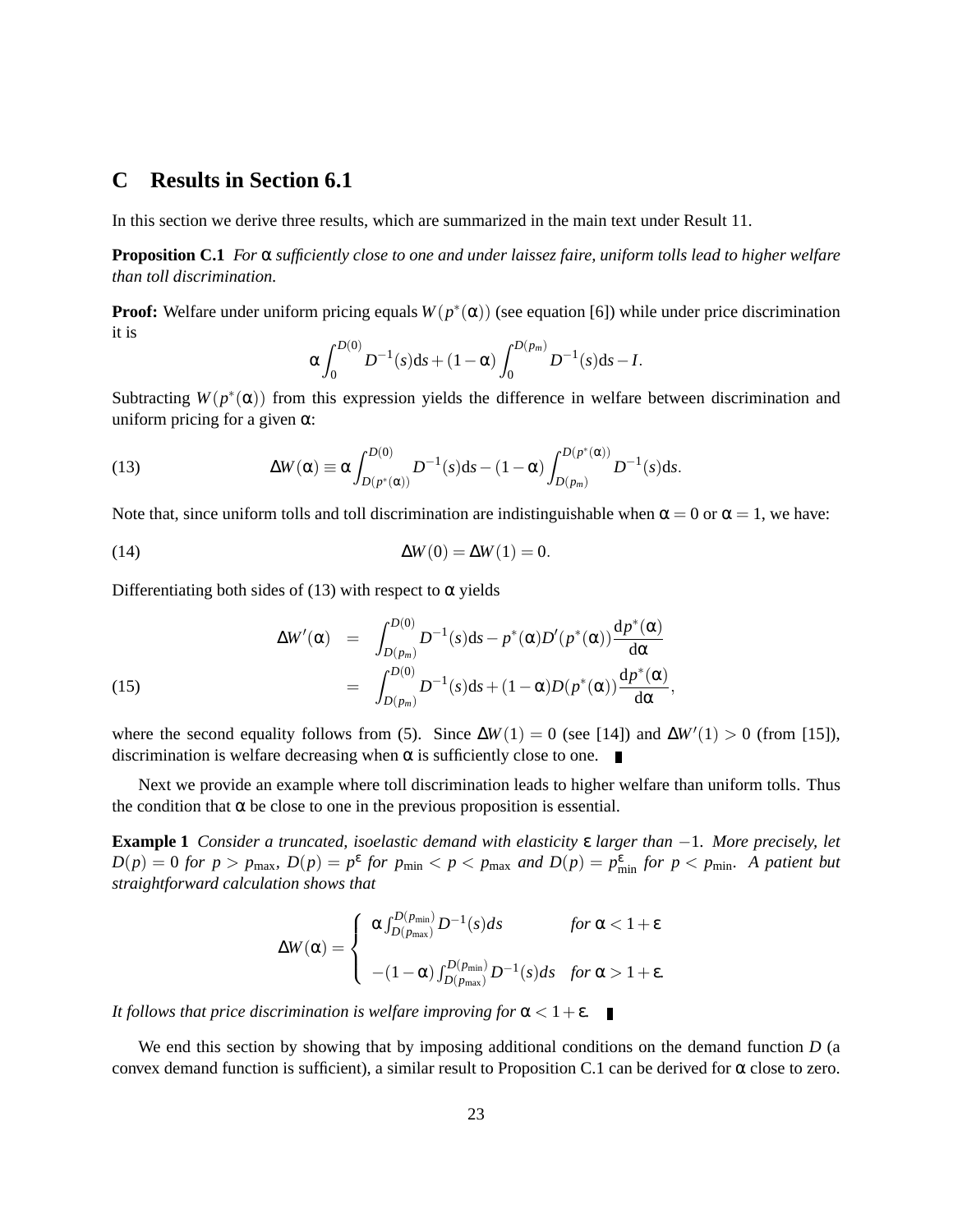**Proposition C.2** With the notation and assumptions of Section 3, assume that  $D''(p_m) \ge 0$  and  $[D'(p_m)]^2 > 0$  $\frac{1}{2}D(p_m)D''(p_m).$  Then toll discrimination reduces welfare for  $\alpha$  sufficiently close to zero.

**Proof:** Since  $\Delta W(0) = 0$  (see [14]), it suffices to show that  $\Delta W'(0) < 0$ , which (see [15]) is equivalent to:

$$
\int_{D(p_m)}^{D(0)} D^{-1}(s) \mathrm{d} s < -q^m \frac{dp^*(\alpha=0)}{d\alpha}.
$$

A straightforward calculation shows that the tangent to the inverse demand curve at  $(q_m, p_m)$  intersects the *q*-axis at  $q = 2q^m$ . This, combined with the convexity of *D* (and therefore concavity of  $D^{-1}$ ) implies that

$$
\int_{D(p_m)}^{D(0)} D^{-1}(s) \mathrm{d} s < \frac{1}{2} p_m q_m.
$$

Thus a sufficient condition for  $\Delta W'(0) < 0$  is

(16) 
$$
\frac{1}{2}p_m q_m < -q^m \frac{dp^*(\alpha=0)}{d\alpha}.
$$

From (5) it follows that

(17) 
$$
\frac{dp^*(\alpha)}{d\alpha} = \frac{1}{\varepsilon'(p^*(\alpha))}.
$$

Calculating  $\varepsilon'(p)$  from first principles yields:

$$
\varepsilon'(p) = \frac{D'(p)}{D(p)} + p \frac{D'(p)}{D(p)} \left[ \frac{D''(p)}{D'(p)} - \frac{D'(p)}{D(p)} \right].
$$

Noting that  $p_m D'(p_m) / D(p_m) = -1$ , for  $p = p_m$  the expression above simplifies to:

$$
\varepsilon'(p_m) = 2\frac{D'(p_m)}{D(p_m)} - \frac{D''(p_m)}{D'(p_m)}.
$$

Substituting this expression for  $dp^*/d\alpha$  in (17) with  $\alpha = 0$ , and the resulting expression in (16), shows that a sufficient condition for  $\Delta W'(0) < 0$  is

$$
\frac{1}{2}p_m q_m < -\frac{q^m}{2\frac{D'(p_m)}{q^m} - \frac{D''(p_m)}{D'(p_m)}}
$$

.

A straightforward calculation shows that this condition follows from our assumptions and the fact that  $p_m D'(p_m) / q_m = -1.$ 

### **D Results in Section 6.2**

The following result will be used when characterizing the Nash equilibria.

**Lemma D.1**  $0 < \tilde{p}^d(\alpha) \le \tilde{p}^d(\beta) \le p_c$ . Furthermore, the second inequality is strict if  $\alpha > \beta$  and  $\beta \ge \bar{\alpha}$ , with  $\bar{\alpha}$  *defined in footnote 35. And the third inequality is strict if*  $p_c < \infty$ *.*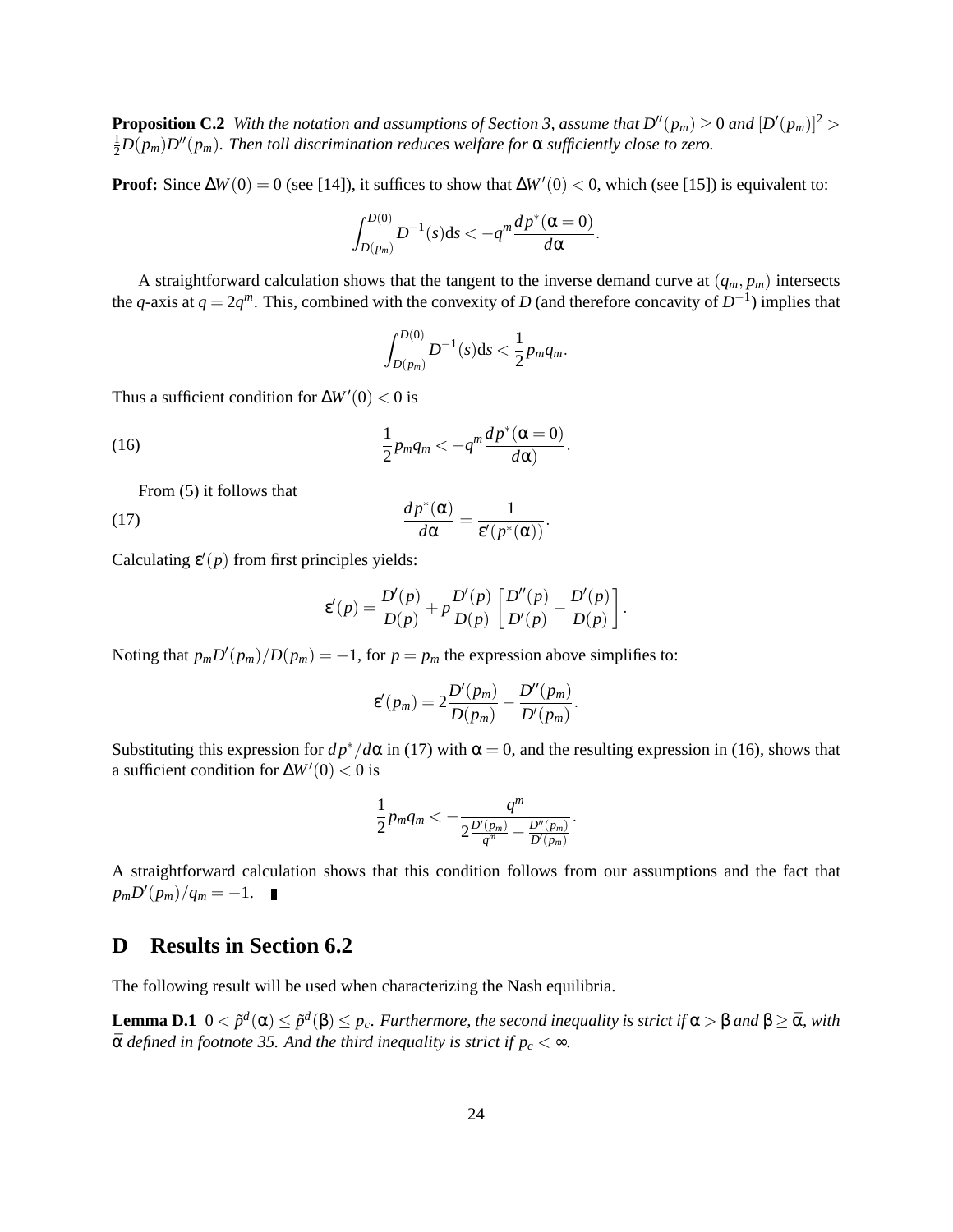**Proof:** In the range  $p < p_m$ ,  $\Pi^{bd}$  is strictly increasing and  $\Pi^n$  strictly decreasing, so that they cross (at most) once. This, together with the fact that  $\Pi^{bd}(0;α) = αV(0) − I < αV(0) = \Pi^{n}(0;α)$  implies that they cannot cross at zero, so that  $\tilde{p}^d(\alpha) > 0$ .

To show that  $\tilde{p}^d(\alpha) \leq \tilde{p}^d(\beta)$  for  $\alpha \geq \beta$  it suffices to consider the case where  $\beta > \bar{\alpha}$ , with  $\bar{\alpha}$  defined in Lemma D.2. For values of  $\alpha$  in this range, we have that implicitly differentiating (11) leads to

(18) 
$$
\frac{\mathrm{d}\tilde{p}^d(\alpha)}{\mathrm{d}\alpha} = -\frac{V(0) - V(\tilde{p}^d(\alpha))}{D(\tilde{p}^d(\alpha)) + (1-\alpha)\tilde{p}^d(\alpha)D'(\tilde{p}^d(\alpha))} < 0
$$

since  $D(p) + pD'(p) > 0$  when  $p < p_m$ .

Finally, we show that  $\tilde{p}^d(\alpha) < p_c$  when  $p_c < \infty$ . A straightforward calculation shows that  $\Pi^{bd}(p_c; \alpha) >$  $\Pi^n(p_c; \alpha)$  is equivalent to

$$
\alpha[V(0)-V(p_c)] > I - p_c D)p_c),
$$

which holds since the right hand side is zero by the definition of  $p_c$ . This, combined with the fact that in the range  $p < p_m$ ,  $\prod^{bd}$  is strictly increasing and  $\Pi^n$  strictly decreasing, implies that  $\tilde{p}^d(\alpha) < p_c$ .

The first inequality in Lemma D.1 says that there is always a low enough, strictly positive toll to make a developer prefer not to build the road. The second inequality shows that larger developers have a stronger preference to build the road.

**Lemma D.2** If  $p_c < \infty$  then  $\tilde{p}^d(\alpha)$  is finite for all  $\alpha \in [0,1]$ . And if  $p_c = \infty$  (that is  $p_m D(p_m) < I$ ), then *not building the road dominates building the road (and toll discriminating) if and only if*  $\alpha \leq \bar{\alpha}$ *, with*  $\bar{\alpha} \equiv$  $(I - p_m D(p_m))/(V(0) - V(p_m)).$ 

**Proof:** Not building the road dominates building it and toll discriminating if and only if  $\Pi^{bd}(p_m, \alpha)$  <  $\Pi^n(p_m; \alpha)$  which (see (10) and (7)) is equivalent to

(19) 
$$
p_m D(p_m) + \alpha [V(0) - V(p_m)] < I.
$$

Hence, if  $p_m D(p_m) \ge I$  we have that (19) does not hold and  $\tilde{p}^d(\alpha)$  is well defined. And if  $\tilde{p}^d(\alpha) = \infty$ , (19) holds for all  $\alpha \leq \bar{\alpha}$ , thereby concluding the proof.

Next we characterize bidders' best response function, then we turn to Nash equilibria in pure strategies.

**Lemma D.3** *Let p* <sup>−</sup> *denote the lowest bid among all bidders, excluding* α*, where* α > 0*. Assume* α *finds it*  $a$ ttractive to build the road if she is allowed to price discriminate without restriction. $^{41}$  Then, if  $\tilde{p}^d(\alpha)<\infty,$ α*'s best-response correspondence when the franchise holder can discriminate is*

$$
\mathcal{P}^d(\underline{p}^-;\alpha) = \begin{cases} p^m & \text{if } \underline{p}^- > p^m; \\ \frac{p^-}{[p^-,\infty]} & \text{if } \overline{p}^d(\alpha) < \underline{p}^- \le p^m; \\ \frac{p^-}{[p^-,\infty]} & \text{if } \underline{p}^- = \overline{p}^d(\alpha); \\ \frac{p^-}{[p^-,\infty]} & \text{if } \underline{p}^- < \overline{p}^d(\alpha). \end{cases}
$$

*On the other hand, if*  $\tilde{p}^d(\alpha) = \infty$ *:* 

$$
\mathcal{P}^d(\underline{p}^-;\alpha) = \begin{cases} p^m & \text{if } \underline{p}^- > p^m; \\ (\underline{p}^-,\infty] & \text{if } \underline{p}^- \leq \tilde{p}^d(\alpha). \end{cases}
$$

 $^{41}$ That is,  $(1 - \alpha)p_mD(p_m) + \alpha V(0) \geq I$ .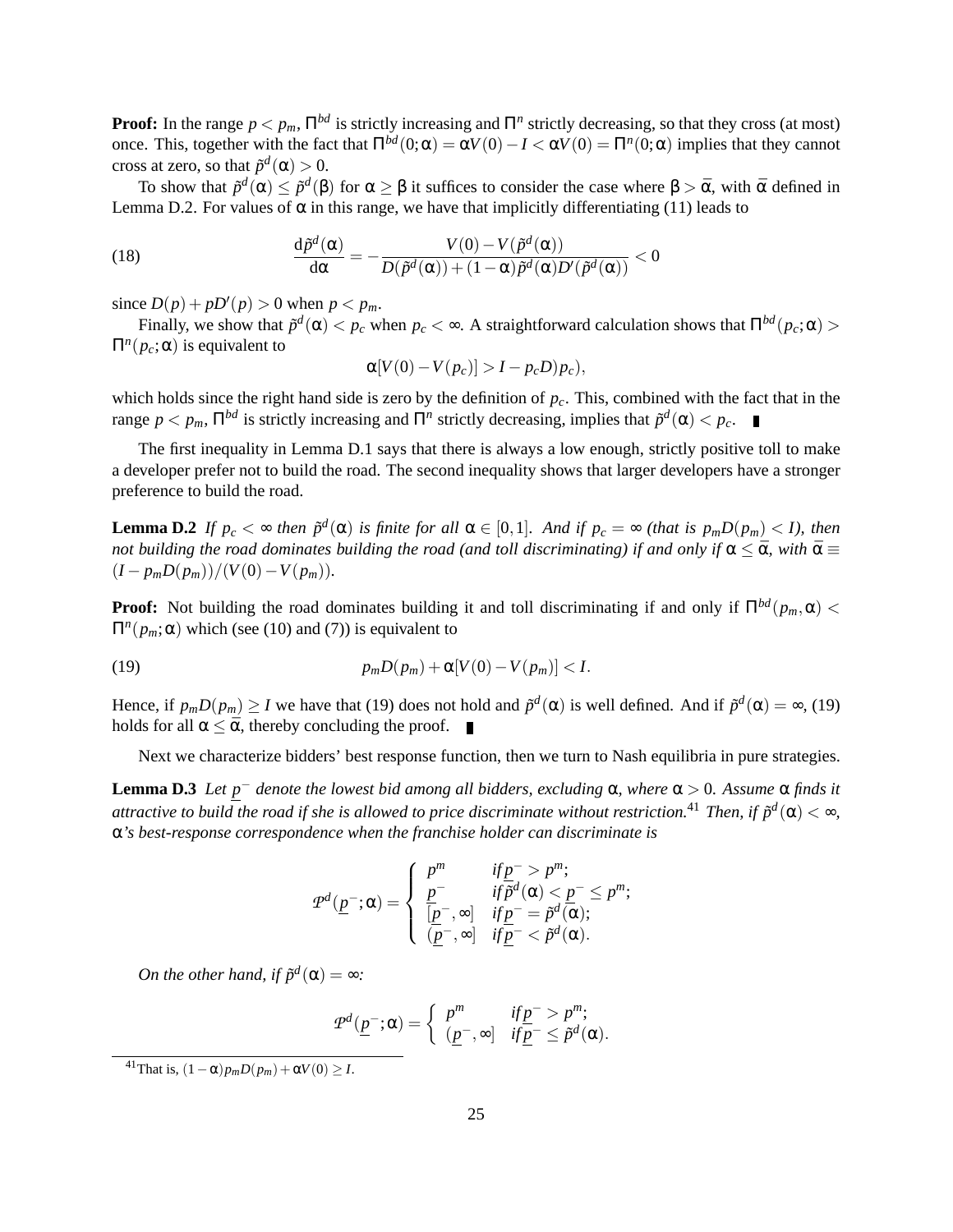**Proof:** We begin with the case where  $\tilde{p}^d(\alpha)$  is finite.  $\Pi^{bd}(p;\alpha) - \Pi^n(p;\alpha) = pD(p) + \alpha[V(0) - V(p)] - I \subseteq$  $0$  if  $p ≦ ∂p^d(α) < p_c$  (see Lemma D.1). It follows that  $\Pi^{bd}(p ; α) - \Pi^n(p ; α) > 0$  for  $p > � ^d(α)$ . Hence,  $p_m$  is a best response to  $p^- > p_m$ , and  $p^-$  is a best response to  $p^- \in (\tilde{p}^d(\alpha), p_m]$ , since in a tie the largest developer wins.

Next, if  $p^- = \tilde{p}(\alpha)$ , then  $\Pi^{bd} = \Pi^n$ . Hence,  $\alpha$  is indifferent between building and not building the road and any  $p \in [p^-,\infty]$  is a best response.

Last, if  $p^- < \tilde{p}^d(\alpha)$ , then  $\Pi^d < \Pi^n$ . Thus,  $\alpha$  is better-off not winning the auction and any p in  $(p^-,\infty]$ is a best response.

The best response function in the case where  $\tilde{p}^d(\alpha) = \infty$  hinges on the fact that  $\alpha$  has no interest in building the road, except if no one else shows interest (i.e.,  $p^- = \infty$ ). The remainder of the proof then is straightforward.

We can now prove Proposition 6.1, which characterizes equilibria in the auction with price discrimination.

Unfortunately, the best correspondence derived above (Lemma D.3) does not extend trivially to the second largest developer, β. The problem is that when α bids  $p \in [\tilde{p}^d(\alpha), \tilde{p}^d(\beta)]$ , β's best response is to bid a "slightly lower" toll, which does not lead to a well defined correspondence.<sup>42</sup> Discretizing the set of possible tolls solves the problem above, yet makes the notation considerably more cumbersome. For this reason, in the proposition that follows we assume a discrete toll space but avoid referring to it explicitly.

#### **Proof of Proposition 6.1.**

Cases 2 and 3 are straightforward, so we concentrate on case 1.

For all practical purposes we may assume that building companies bid *pc*. Hence we may concentrate on the game between both developers, subject to the constraint above.

First we show that  $p_\alpha \in [\tilde{p}^d(\alpha), \tilde{p}^d(\beta)]$  and  $p^- = p_\alpha$  is a Nash equilibrium. Since  $p^- = p_\alpha \in [\tilde{p}^d(\alpha), \tilde{p}^d(\beta)]$ , *p*<sub>α</sub> is a best response for α. Also, any toll larger or equal than *p*<sub>α</sub> is a best response for β. By contrast,  $p^{-} > p_{\alpha}$  is not Nash, since  $\alpha$  would gain by slightly raising her bid.

Next we show that in a Nash equilibrium the winning bid, *p*, cannot be strictly larger than  $\tilde{p}^d(\beta)$ . Indeed, in such an equilibrium  $\alpha$  would gain by unilaterally lowering its bid to  $\tilde{p}^d(\beta)$ . Profits under this deviating strategy would increase, since Π*bd* evaluated at the new toll is larger than Π*<sup>n</sup>* evaluated at that toll, which in turn is larger than Π<sup>*n*</sup> evaluated at α's original bid (since this bid is larger than  $\tilde{p}^d$ (α)).

Finally, note that the winning bid cannot be strictly less than  $\tilde{p}^d(\alpha)$  in equilibrium, since the winner would gain by unilaterally deviating and bidding  $\tilde{p}^d(\alpha)$ .

#### **Proof of Proposition 6.2**

Welfare under uniform pricing equals  $W(p^*(\alpha))$  (see equation 6); under price discrimination welfare equals at most

$$
\alpha \int_0^{D(0)} D^{-1}(s) ds + (1 - \alpha) \int_0^{D(\tilde{p}^d(\alpha))} D^{-1}(s) ds - I,
$$

which occurs when the winning bid equals its lowest feasible value,  $\tilde{p}^d(\alpha)$ . In that case the difference in welfare between discrimination and uniform pricing for a given  $\alpha$  equals

$$
\Delta W(\alpha)\equiv \alpha\int_{D(p^*(\alpha))}^{D(0)}D^{-1}(s)\mathrm{d} s-(1-\alpha)\int_{D(\tilde{p}^d(\alpha))}^{D(p^*(\alpha))}D^{-1}(s)\mathrm{d} s,
$$

<sup>&</sup>lt;sup>42</sup>Our tie-breaking rule avoids this problem only for the largest developer.